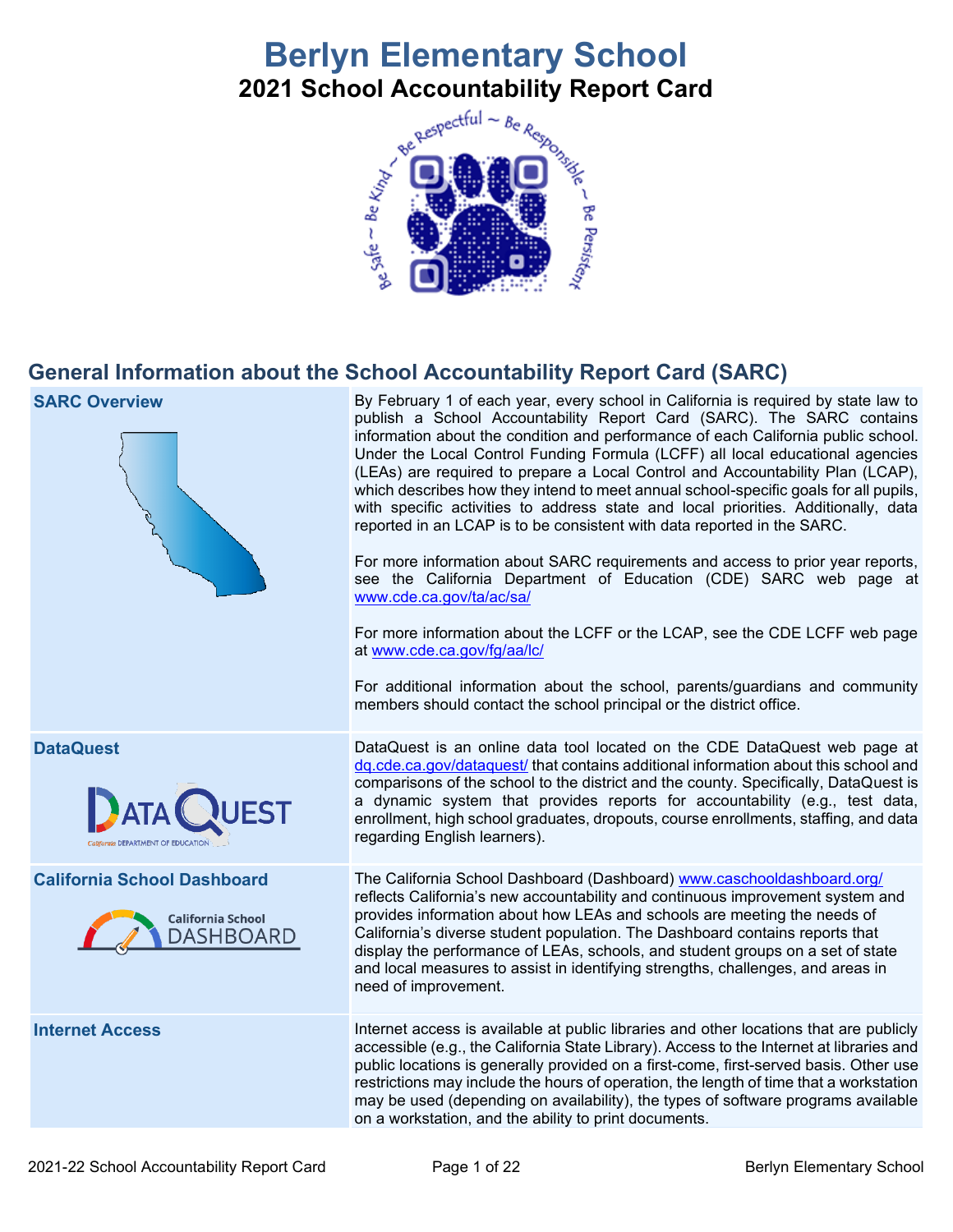# **2021-22 School Contact Information**

| <b>School Name</b>                                 | <b>Berlyn Elementary School</b> |
|----------------------------------------------------|---------------------------------|
| <b>Street</b>                                      | 1320 North Berlyn Avenue        |
| City, State, Zip                                   | Ontario, California 91764       |
| <b>Phone Number</b>                                | 909-986-8995                    |
| <b>Principal</b>                                   | Katie Bartosh                   |
| <b>Email Address</b>                               | katie.bartosh@omsd.net          |
| <b>School Website</b>                              | https://www.omsd.net/Domain/9   |
| County-District-School (CDS) Code 36-67819-6036131 |                                 |

| <b>2021-22 District Contact Information</b> |                                   |  |  |  |
|---------------------------------------------|-----------------------------------|--|--|--|
| <b>District Name</b>                        | Ontario-Montclair School District |  |  |  |
| <b>Phone Number</b>                         | $(909)$ 459-2500                  |  |  |  |
| Superintendent                              | Dr. James Q. Hammond              |  |  |  |
| <b>Email Address</b>                        | info@omsd.net                     |  |  |  |
| <b>District Website Address</b>             | https://www.omsd.net              |  |  |  |

### **2021-22 School Overview**

Berlyn Elementary serves students from Transitional Kindergarten through 6th grade. We currently have approximately 660 students who are served by 30 dedicated certificated teachers and an additional support staff of approximately 45. You will frequently hear students and staff share our vision, which is to: "Be Intrigued, Be Innovative, Be Inspired, Are You In3?"

The mission of Berlyn Elementary is to inspire innovative life-long learners who can pursue college and career. We provide challenging instruction to all students through the development of skills in technology, positive behavior, and higher level thinking.

Berlyn Elementary School offers an academically rich program for TK-6th graders utilizing technology as an avenue for learning. We focus on technology skills, positive behavior and higher level thinking strategies to ensure students are engaged in learning to move forward towards college and career as 21st century learners. All students in TK/Kindergarten have access and utilize a dedicated iPad, and all students in 1st-6th grades utilize a Chromebook. Our Berlyn Badge program challenges students to learn new technology concepts as well as frequent visits to our Innovation Studio, our version of a makerspace. Our school implements Positive Behavioral Interventions and Supports, commonly known as PBIS. One component is the use of our five behavior expectations. The Students at Berlyn Elementary School will: Be Safe, Be Kind, Be Respectful, Be Responsible, Be Persistent. We were proud recipients of the Gold PBIS award recognition in 2021, as well as receiving the Community Cares Recognition in 2020.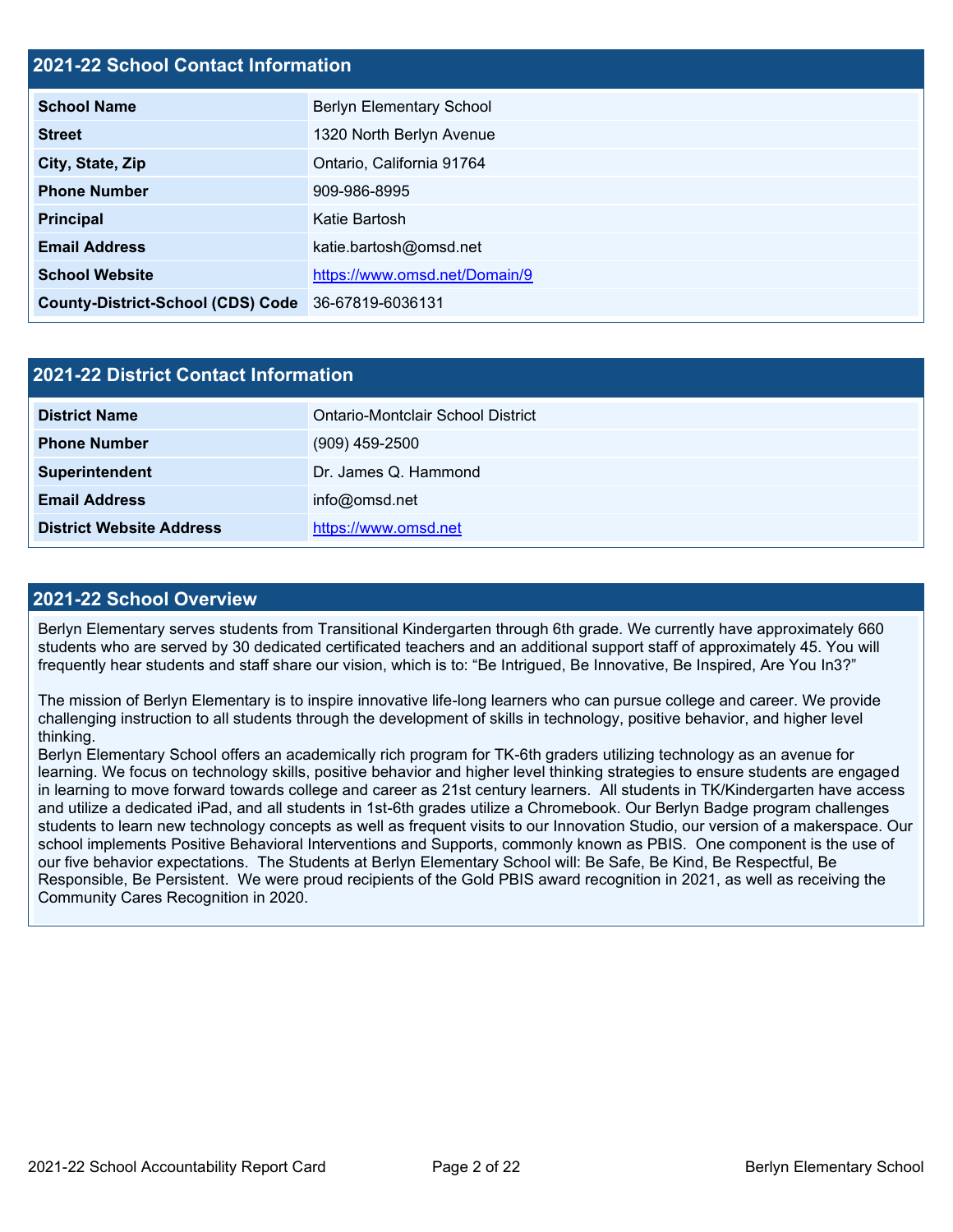# **About this School**

| 2020-21 Student Enrollment by Grade Level |                           |  |  |  |
|-------------------------------------------|---------------------------|--|--|--|
| <b>Grade Level</b>                        | <b>Number of Students</b> |  |  |  |
| Kindergarten                              | 93                        |  |  |  |
| Grade 1                                   | 86                        |  |  |  |
| Grade 2                                   | 90                        |  |  |  |
| Grade 3                                   | 94                        |  |  |  |
| Grade 4                                   | 87                        |  |  |  |
| Grade 5                                   | 127                       |  |  |  |
| Grade 6                                   | 119                       |  |  |  |
| <b>Total Enrollment</b>                   | 696                       |  |  |  |

# **2020-21 Student Enrollment by Student Group**

| <b>Student Group</b>                   | <b>Percent of Total Enrollment</b> |
|----------------------------------------|------------------------------------|
| <b>Female</b>                          | 46.8                               |
| <b>Male</b>                            | 53.2                               |
| American Indian or Alaska Native       | 0.3                                |
| Asian                                  | 0.4                                |
| <b>Black or African American</b>       | 1.7                                |
| <b>Filipino</b>                        | 0.3                                |
| <b>Hispanic or Latino</b>              | 91.7                               |
| Native Hawaiian or Pacific Islander    | 0.4                                |
| <b>Two or More Races</b>               | 1.6                                |
| <b>White</b>                           | 3.6                                |
| <b>English Learners</b>                | 33.5                               |
| <b>Foster Youth</b>                    | 0.3                                |
| <b>Homeless</b>                        | 5.7                                |
| <b>Socioeconomically Disadvantaged</b> | 88.8                               |
| <b>Students with Disabilities</b>      | 15.7                               |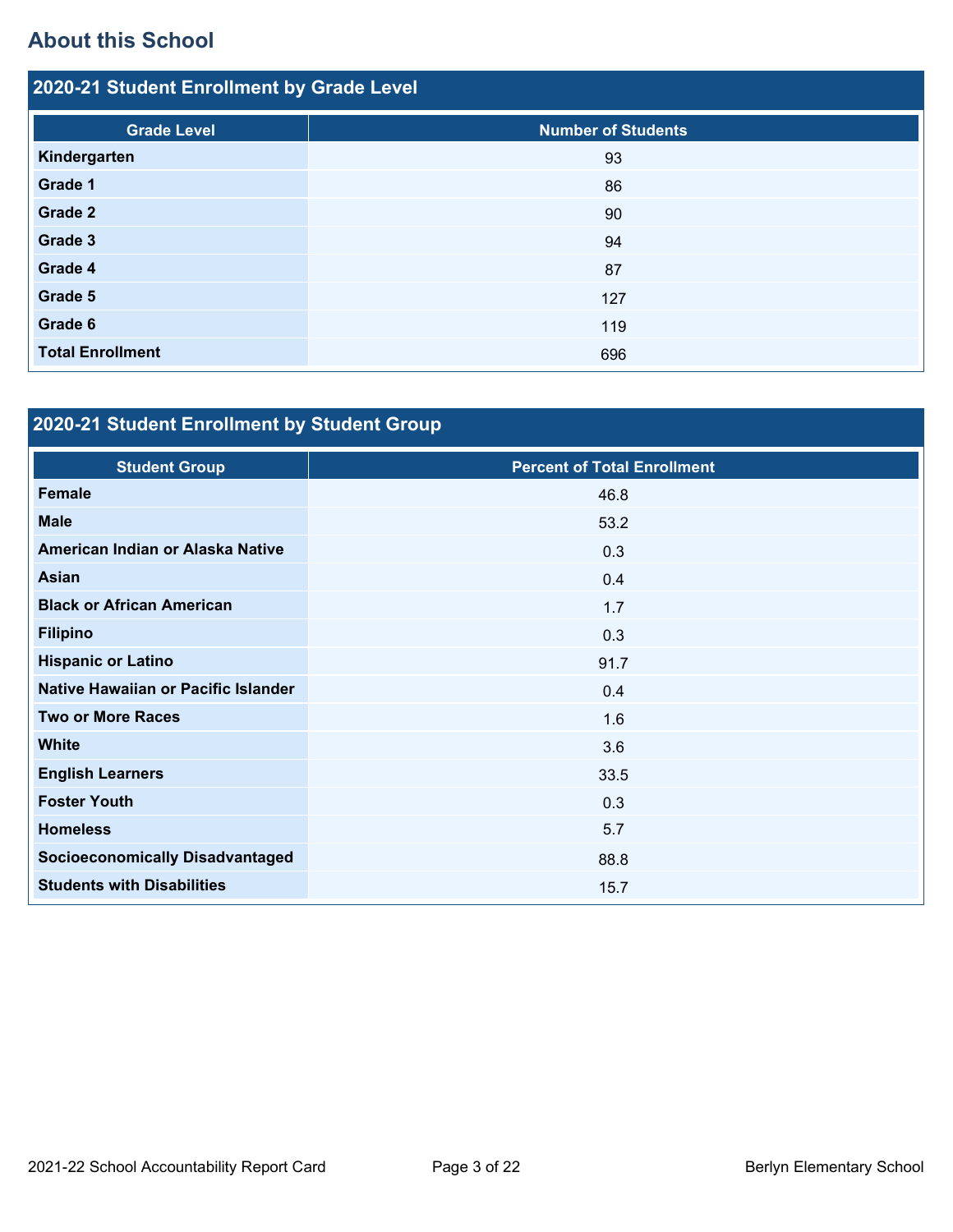# **A. Conditions of Learning State Priority: Basic**

The SARC provides the following information relevant to the State priority: Basic (Priority 1):

- Degree to which teachers are appropriately assigned and fully credentialed in the subject area and for the pupils they are teaching;
	- Pupils have access to standards-aligned instructional materials; and
- School facilities are maintained in good repair

Note: For more information refer to the Updated Teacher Equity Definitions web page at<https://www.cde.ca.gov/pd/ee/teacherequitydefinitions.asp>

# **2019-20 Teacher Preparation and Placement**

| <b>Authorization/Assignment</b>                                                                 | 2019-20 |
|-------------------------------------------------------------------------------------------------|---------|
| Fully (Preliminary or Clear) Credentialed for Subject and Student Placement (properly assigned) |         |
| Intern Credential Holders Properly Assigned                                                     |         |
| Teachers Without Credentials and Misassignments ("ineffective" under ESSA)                      |         |
| Credentialed Teachers Assigned Out-of-Field ("out-of-field" under ESSA)                         |         |
| <b>Unknown</b>                                                                                  |         |
| <b>Total Teaching Positions</b>                                                                 |         |
|                                                                                                 |         |

Note: The data in this table is based on Full Time Equivalent (FTE) status. One FTE equals one staff member working full time; one FTE could also represent two staff members who each work 50 percent of full time. Additionally, an assignment is defined as a position that an educator is assigned to based on setting, subject, and grade level. An authorization is defined as the services that an educator is authorized to provide to students.

# **2019-20 Teachers Without Credentials and Misassignments (considered "ineffective" under ESSA)**

| <b>Authorization/Assignment</b>                              | 2019-20 |
|--------------------------------------------------------------|---------|
| <b>Permits and Waivers</b>                                   |         |
| <b>Misassignments</b>                                        |         |
| <b>Vacant Positions</b>                                      |         |
| <b>Total Teachers Without Credentials and Misassignments</b> |         |

# **2019-20 Credentialed Teachers Assigned Out-of-Field (considered "out-of-field" under ESSA)**

| <b>Indicator</b>                                              | 2019-20 |
|---------------------------------------------------------------|---------|
| <b>Credentialed Teachers Authorized on a Permit or Waiver</b> |         |
| <b>Local Assignment Options</b>                               |         |
| <b>Total Out-of-Field Teachers</b>                            |         |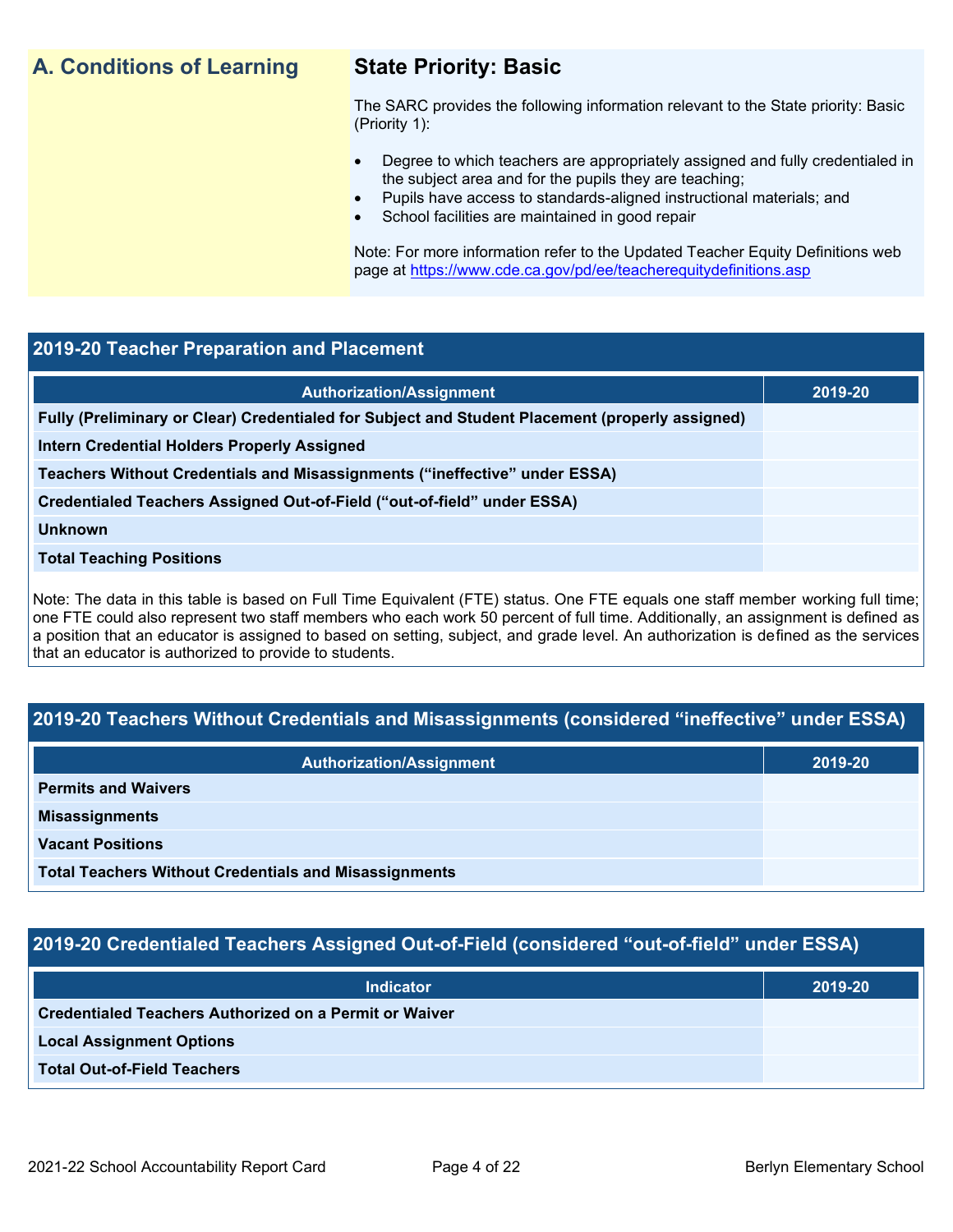# **2019-20 Class Assignments**

| Indicator                                                                                                                                           | 2019-20 |
|-----------------------------------------------------------------------------------------------------------------------------------------------------|---------|
| <b>Misassignments for English Learners</b><br>(a percentage of all the classes with English learners taught by teachers that are misassigned)       |         |
| No credential, permit or authorization to teach<br>(a percentage of all the classes taught by teachers with no record of an authorization to teach) |         |

# **2021-22 Quality, Currency, Availability of Textbooks and Other Instructional Materials**

**Year and month in which the data were collected August 2021** August 2021

| <b>Subject</b>                | Textbooks and Other Instructional Materials/year of<br><b>Adoption</b>                                                                                                                                                                                                                                                                                                                                                                                                               | <b>From</b><br><b>Most</b><br><b>Recent</b><br><b>Adoption</b> | <b>Percent</b><br><b>Students</b><br><b>Lacking Own</b><br><b>Assigned</b><br>Copy |
|-------------------------------|--------------------------------------------------------------------------------------------------------------------------------------------------------------------------------------------------------------------------------------------------------------------------------------------------------------------------------------------------------------------------------------------------------------------------------------------------------------------------------------|----------------------------------------------------------------|------------------------------------------------------------------------------------|
| <b>Reading/Language Arts</b>  | TK Big Day (Houghton-Mifflin-Harcourt) - Adopted 2016<br>K-6 Wonders (McGraw-Hill) - Adopted 2016                                                                                                                                                                                                                                                                                                                                                                                    | Yes                                                            | 0%                                                                                 |
| <b>Mathematics</b>            | TK-8 - Eureka Math (Great Minds)- Adopted 2015* and then<br>in 2018* for Dual Immersion program.<br>K-8 mathematics materials were selected by OMSD<br>stakeholders to adopt due to the level of rigor of the program<br>and a strong alignment with the California State Standards.<br>*TK mathematics materials are from the most recent local<br>adoption.<br>Integrated Math, High School Credit Course, Houghton Mifflin<br>Harcourt, Integrated Math I, 2015 adopted May, 2020 | No                                                             | 0%                                                                                 |
| <b>Science</b>                | TK- Big Day Houghton-Mifflin- Adopted 2016<br>K-5 California Inspire Science (McGraw Hill) - Adopted 2019<br>6-8 California Inspire Science-Preferred Integrated (McGraw<br>Hill) - Adopted 2019                                                                                                                                                                                                                                                                                     | Yes                                                            | 0%                                                                                 |
| <b>History-Social Science</b> | TK Big Day (Houghton-Mifflin-Harcourt) - Adopted 2016<br>K-5 California Vistas (Macmillan/McGraw-Hill) - Adopted<br>2006*<br>6-8 My World Interactive (Pearson) - Adopted 2018<br>*K-5 History/Social Science materials are not from the most<br>recent state adoption; however, the district has determined<br>through local review that the materials are still aligned to<br>current state standards.                                                                             | Yes                                                            | $0\%$                                                                              |
| <b>Foreign Language</b>       | *Spanish II S, High School Credit Course, Vista, Imagina, 4th<br>Edition, adopted May 2020 - *Not from the most recent state<br>adoption.<br>Spanish for Native Speakers, McDougal Littel, Tu Mundo,<br>2008, adopted July 2008<br>Beginning Spanish, Prentice Hall, Realidades, 2008, adopted<br><b>July 2008</b>                                                                                                                                                                   | Yes                                                            | 0%                                                                                 |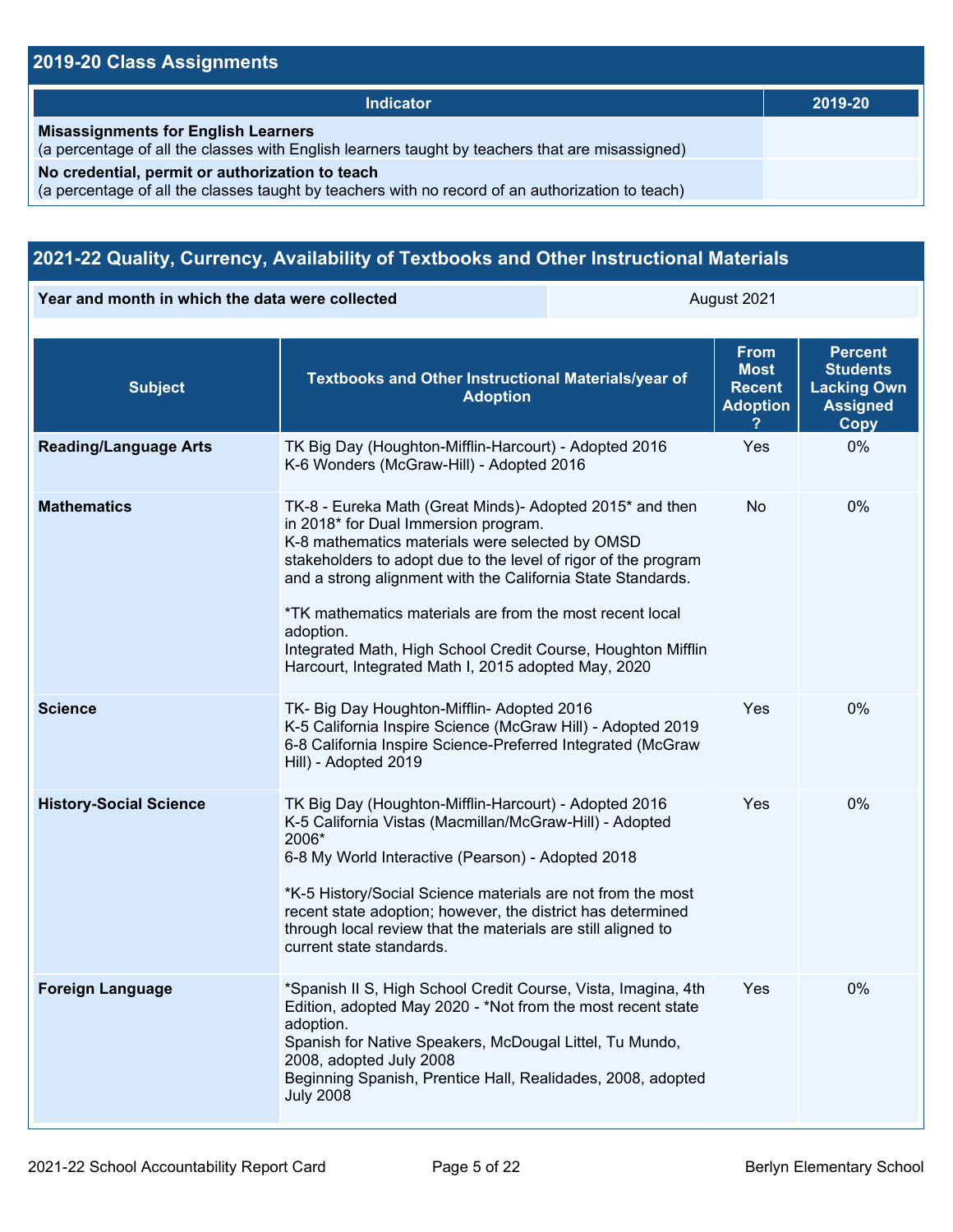| <b>Health</b>                     | K-8 Focus on You (Charles Merrill Publishing) - Adopted<br>1984                                                                                                                                                                                  | No  | $0\%$ |
|-----------------------------------|--------------------------------------------------------------------------------------------------------------------------------------------------------------------------------------------------------------------------------------------------|-----|-------|
| <b>Visual and Performing Arts</b> | TK-6 Theatre Arts Connection (SRA/McGraw-Hill) - Adopted<br>2008<br>TK-6 Art Connection (SRA/McGraw-Hill) - Adopted 2008<br>TK-8 CA Spotlight on Music (McGraw-Hill) - Adopted 2008<br>6-8 Middle School Art Series (McGraw-Hill) - Adopted 2008 | Yes | 0%    |

# **School Facility Conditions and Planned Improvements**

Berlyn School opened in 1955 on 9.2 acres of land. Eighteen of the classrooms are in portable buildings installed at various times between 1986 and 2009 to house the student population. In 2008, a Multipurpose Building, that houses a kitchen, storage areas, and two restrooms were completed. There are no current or planned facility improvements. Teachers, administrators, and support staff supervise all student recesses, arrivals, and dismissals. The entire front of the school is fenced in. All gates are secured during school hours. All visitors are required to check in and sign in at the school office and wear visitor badges while on campus. During drop-off and dismissal, teachers and administrators monitor three gates that are open for student pick-up by parents. Anyone checking out students early from school is verified by office staff as authorized adults on the students' emergency card and must officially sign the student out of school. The school has a total of 34 classrooms, a library, a Makerspace, an administration building with a staff workroom, a separate office building, and a multipurpose room. The school facility offers a safe learning environment with fully functioning lighting, heating, and cooling systems, and noise negation. Wireless and network internet access is available in the office and all classrooms. Each portable classroom is approximately 850 square feet. Our permanent classroom structures are approximately 1000 square feet. There are 20 restrooms available for students and staff, all of which are in working condition. The school has two lunch shelters where students eat breakfast and lunch, as well as a large field with sufficient playground equipment for student engagement.

Ontario-Montclair School District maintenance staff ensures that the repairs necessary to keep the school in good repair and working order are completed in a timely manner. A work order process is used to ensure efficient service and that emergency repairs are given the highest priority.

The Ontario-Montclair School District takes great efforts to ensure that all schools are clean, safe, and functional. To assist in this effort, the Ontario-Montclair School District uses a facility survey instrument developed by the State of California OPSC. The results of this survey are available at the school office or Ontario-Montclair School District office. The LEA governing board has adopted cleaning standards for all schools in the Ontario-Montclair School District. A summary of these standards is available at the school office or at the Ontario-Montclair School District office. The principal works daily with the custodial staff to develop cleaning schedules to ensure a clean and safe school. OMSD participates in the state's School Deferred Maintenance Program, which provides state matching funds in order to assist schools with the expenditures for major repairs and upgrades. Typically, this includes the following: roofing, plumbing, heating, air conditioning, electrical systems, interior or exterior painting, floor, and carpeting. Each year the district matches the required allotment set by the state in order to participate in the deferred maintenance program.

During the most recent Facility Conditions Evaluation conducted on August 30, 2021, by the County's Williams Team, facilities and buildings, rooms, and grounds were found to be in "good repair." The Facility Inspection Tool was used throughout a walk through of our school. There were no insufficiencies or deficiencies observed at the time of the inspection. The report on this inspection was forwarded to the Superintendent of Schools. There were no insufficiencies in the area of Instructional Materials. There were no extreme or good repair deficiencies in the area of School Facilities. There were not SARC findings to report, and there were no findings in the Teacher Assignment category. There were no findings observed in any of the four required areas.

### **Year and month of the most recent FIT report** 08/30/2021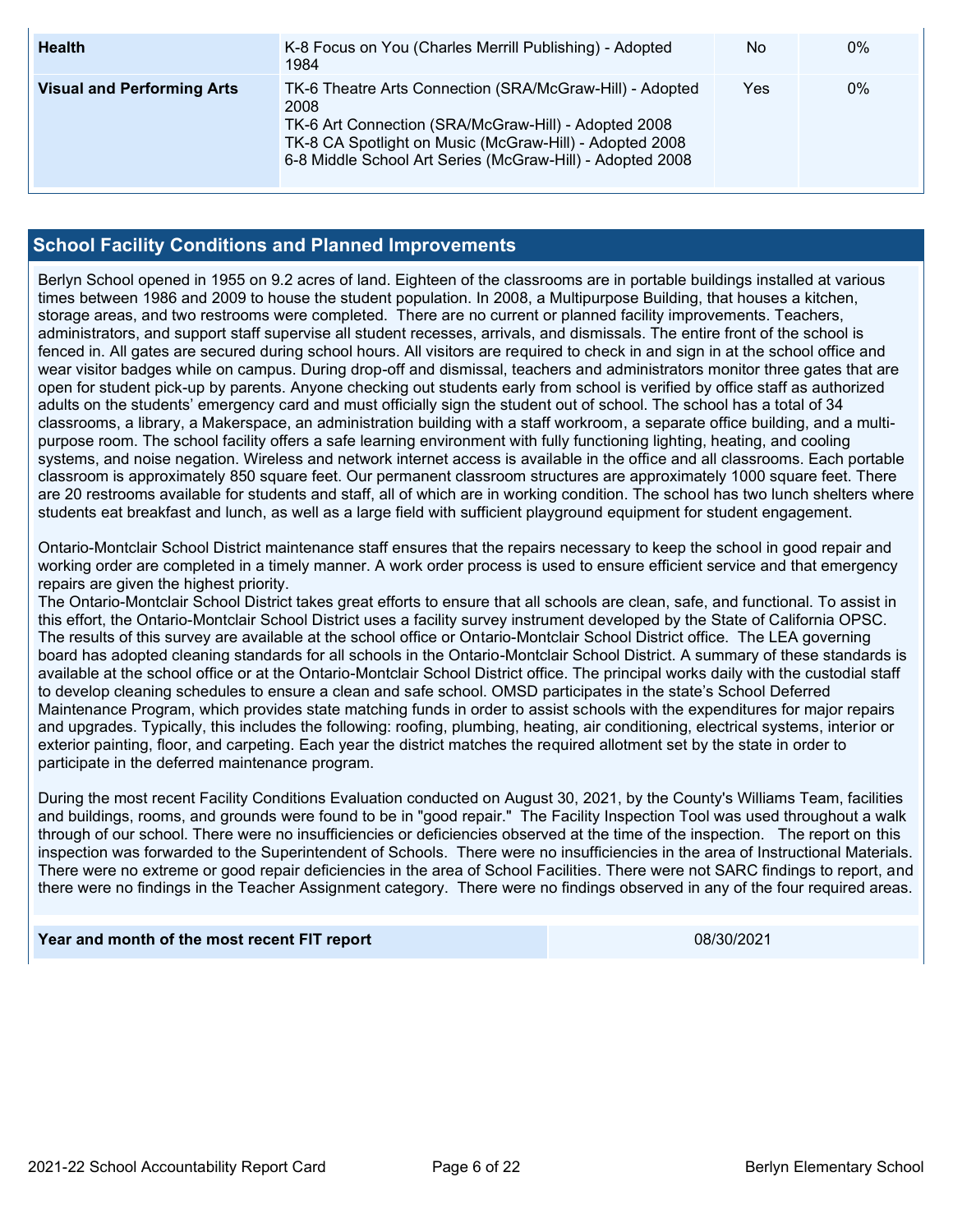| <b>School Facility Conditions and Planned Improvements</b>                    |                           |              |                     |                                                  |  |
|-------------------------------------------------------------------------------|---------------------------|--------------|---------------------|--------------------------------------------------|--|
| <b>System Inspected</b>                                                       | Rate<br>Good <sub>1</sub> | Rate<br>Fair | Rate<br><b>Poor</b> | <b>Repair Needed and Action Taken or Planned</b> |  |
| <b>Systems:</b><br>Gas Leaks, Mechanical/HVAC, Sewer                          | X                         |              |                     |                                                  |  |
| Interior:<br><b>Interior Surfaces</b>                                         | X                         |              |                     |                                                  |  |
| <b>Cleanliness:</b><br>Overall Cleanliness, Pest/Vermin Infestation           | X                         |              |                     |                                                  |  |
| <b>Electrical</b>                                                             | X                         |              |                     |                                                  |  |
| <b>Restrooms/Fountains:</b><br>Restrooms, Sinks/ Fountains                    | X                         |              |                     |                                                  |  |
| Safety:<br>Fire Safety, Hazardous Materials                                   | X                         |              |                     |                                                  |  |
| Structural:<br>Structural Damage, Roofs                                       | X                         |              |                     |                                                  |  |
| <b>External:</b><br>Playground/School Grounds, Windows/<br>Doors/Gates/Fences | X                         |              |                     |                                                  |  |

| <b>Overall Facility Rate</b> |      |      |      |  |  |  |
|------------------------------|------|------|------|--|--|--|
| <b>Exemplary</b>             | Good | Fair | Poor |  |  |  |
|                              |      |      |      |  |  |  |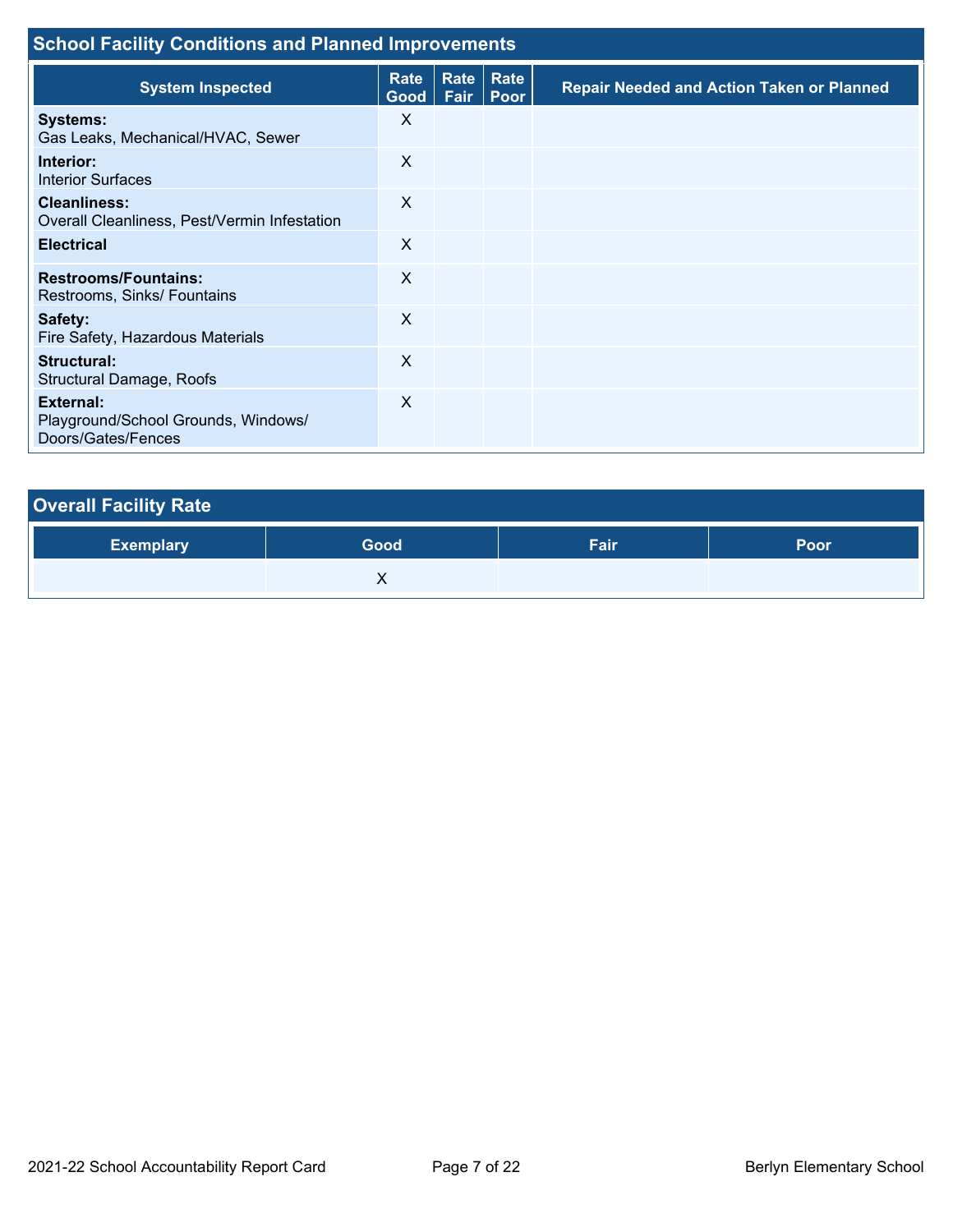# **B. Pupil Outcomes State Priority: Pupil Achievement**

The SARC provides the following information relevant to the State priority: Pupil Achievement (Priority 4):

### **Statewide Assessments**

(i.e., California Assessment of Student Performance and Progress [CAASPP] System includes the Smarter Balanced Summative Assessments for students in the general education population and the California Alternate Assessments [CAAs] for English language arts/literacy [ELA] and mathematics given in grades three through eight and grade eleven. Only eligible students may participate in the administration of the CAAs. CAAs items are aligned with alternate achievement standards, which are linked with the Common Core State Standards [CCSS] for students with the most significant cognitive disabilities).

The CAASPP System encompasses the following assessments and student participation requirements:

- 1. **Smarter Balanced Summative Assessments and CAAs for ELA** in grades three through eight and grade eleven.
- 2. **Smarter Balanced Summative Assessments and CAAs for mathematics** in grades three through eight and grade eleven.
- 3. **California Science Test (CAST) and CAAs for Science** in grades five, eight, and once in high school (i.e., grade ten, eleven, or twelve).

### **SARC Reporting in the 2020-2021 School Year Only**

Where the most viable option, LEAs were required to administer the statewide summative assessment in ELA and mathematics. Where a statewide summative assessment was not the most viable option for the LEA (or for one or more gradelevel[s] within the LEA) due to the pandemic, LEAs were allowed to report results from a different assessment that met the criteria established by the State Board of Education (SBE) on March 16, 2021. The assessments were required to be:

- Aligned with CA CCSS for ELA and mathematics;
- Available to students in grades 3 through 8, and grade 11; and
- Uniformly administered across a grade, grade span, school, or district to all eligible students.

### **Options**

Note that the CAAs could only be administered in-person following health and safety requirements. If it was not viable for the LEA to administer the CAAs in person with health and safety guidelines in place, the LEA was directed to not administer the tests. There were no other assessment options available for the CAAs. Schools administered the Smarter Balanced Summative Assessments for ELA and mathematics, other assessments that meet the SBE criteria, or a combination of both, and they could only choose one of the following:

- Smarter Balanced ELA and mathematics summative assessments;
- Other assessments meeting the SBE criteria; or
- Combination of Smarter Balanced ELA and mathematics summative assessments and other assessments.

The percentage of students who have successfully completed courses that satisfy the requirements for entrance to the University of California and the California State University, or career technical education sequences or programs of study.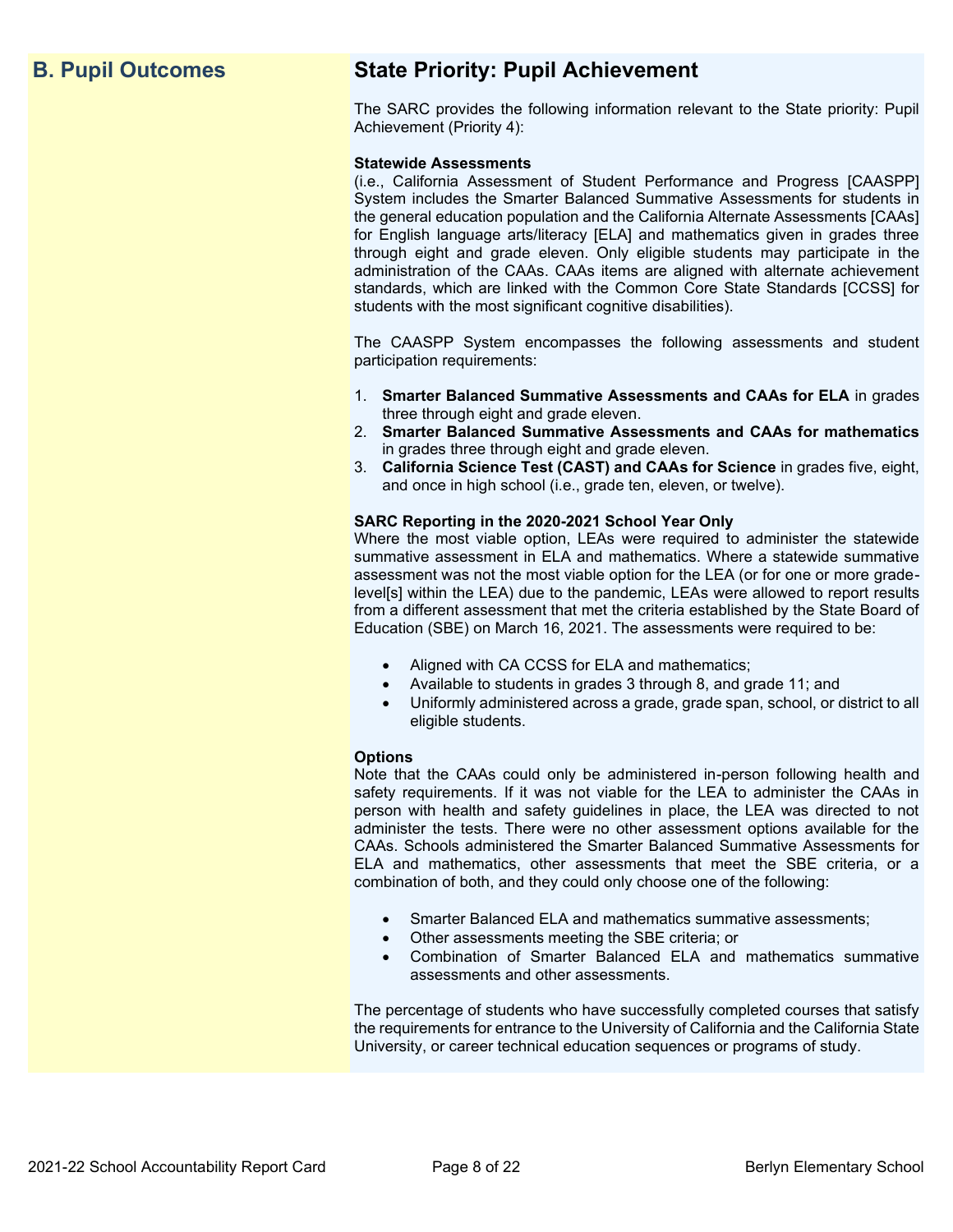# **Percentage of Students Meeting or Exceeding the State Standard on CAASPP**

This table displays CAASPP test results in ELA and mathematics for all students grades three through eight and grade eleven taking and completing a state-administered assessment.

The 2019-2020 data cells with N/A values indicate that the 2019-2020 data are not available due to the COVID-19 pandemic and resulting summative test suspension. The Executive Order N-30-20 was issued which waived the assessment, accountability, and reporting requirements for the 2019-2020 school year.

The 2020-2021 data cells have N/A values because these data are not comparable to other year data due to the COVID-19 pandemic during the 2020-2021 school year. Where the CAASPP assessments in ELA and/or mathematics is not the most viable option, the LEAs were allowed to administer local assessments. Therefore, the 2020-2021 data between school years for the school, district, state are not an accurate comparison. As such, it is inappropriate to compare results of the 2020-2021 school year to other school years.

| <b>Subject</b>                                                       | <b>School</b><br>2019-20 | <b>School</b><br>2020-21 | <b>District</b><br>2019-20 | <b>District</b><br>2020-21 | <b>State</b><br>2019-20 | <b>State</b><br>2020-21 |
|----------------------------------------------------------------------|--------------------------|--------------------------|----------------------------|----------------------------|-------------------------|-------------------------|
| <b>English Language Arts/Literacy</b><br>$\left($ grades 3-8 and 11) | N/A                      | N/A                      | N/A                        | N/A                        | N/A                     | N/A                     |
| <b>Mathematics</b><br>$(grades 3-8 and 11)$                          | N/A                      | N/A                      | N/A                        | N/A                        | N/A                     | N/A                     |

# **2020-21 CAASPP Test Results in ELA by Student Group**

This table displays CAASPP test results in ELA by student group for students grades three through eight and grade eleven taking and completing a state-administered assessment. The CDE will populate this table for schools in cases where the school administered the CAASPP assessment. In cases where the school administered a local assessment instead of CAASPP, the CDE will populate this table with "NT" values, meaning this school did not test students using the CAASPP. See the local assessment(s) table for more information.

| <b>CAASPP</b><br><b>Student Groups</b> | <b>CAASPP</b><br><b>Total</b><br><b>Enrollment</b> | <b>CAASPP</b><br><b>Number</b><br><b>Tested</b> | <b>CAASPP</b><br><b>Percent</b><br><b>Tested</b> | <b>CAASPP</b><br><b>Percent</b><br><b>Not Tested</b> | <b>CAASPP</b><br><b>Percent</b><br>Met or<br><b>Exceeded</b> |
|----------------------------------------|----------------------------------------------------|-------------------------------------------------|--------------------------------------------------|------------------------------------------------------|--------------------------------------------------------------|
| <b>All Students</b>                    | 423                                                | <b>NT</b>                                       | <b>NT</b>                                        | <b>NT</b>                                            | <b>NT</b>                                                    |
| <b>Female</b>                          | 205                                                | <b>NT</b>                                       | <b>NT</b>                                        | <b>NT</b>                                            | <b>NT</b>                                                    |
| <b>Male</b>                            | 218                                                | <b>NT</b>                                       | <b>NT</b>                                        | <b>NT</b>                                            | <b>NT</b>                                                    |
| American Indian or Alaska Native       | --                                                 | <b>NT</b>                                       | <b>NT</b>                                        | <b>NT</b>                                            | <b>NT</b>                                                    |
| <b>Asian</b>                           | --                                                 | <b>NT</b>                                       | <b>NT</b>                                        | <b>NT</b>                                            | <b>NT</b>                                                    |
| <b>Black or African American</b>       | --                                                 | <b>NT</b>                                       | <b>NT</b>                                        | <b>NT</b>                                            | <b>NT</b>                                                    |
| <b>Filipino</b>                        | --                                                 | <b>NT</b>                                       | <b>NT</b>                                        | <b>NT</b>                                            | <b>NT</b>                                                    |
| <b>Hispanic or Latino</b>              | 387                                                | <b>NT</b>                                       | <b>NT</b>                                        | <b>NT</b>                                            | <b>NT</b>                                                    |
| Native Hawaiian or Pacific Islander    | --                                                 | <b>NT</b>                                       | <b>NT</b>                                        | <b>NT</b>                                            | <b>NT</b>                                                    |
| <b>Two or More Races</b>               | --                                                 | <b>NT</b>                                       | <b>NT</b>                                        | <b>NT</b>                                            | <b>NT</b>                                                    |
| <b>White</b>                           | 15                                                 | <b>NT</b>                                       | <b>NT</b>                                        | <b>NT</b>                                            | <b>NT</b>                                                    |
| <b>English Learners</b>                | 128                                                | <b>NT</b>                                       | <b>NT</b>                                        | <b>NT</b>                                            | <b>NT</b>                                                    |
| <b>Foster Youth</b>                    | --                                                 | <b>NT</b>                                       | <b>NT</b>                                        | <b>NT</b>                                            | <b>NT</b>                                                    |
| <b>Homeless</b>                        | 50                                                 | <b>NT</b>                                       | <b>NT</b>                                        | <b>NT</b>                                            | <b>NT</b>                                                    |
| <b>Military</b>                        | $\mathbf{0}$                                       | $\mathbf 0$                                     | $\mathbf 0$                                      | $\mathbf 0$                                          | $\mathbf{0}$                                                 |
| <b>Socioeconomically Disadvantaged</b> | 382                                                | <b>NT</b>                                       | <b>NT</b>                                        | <b>NT</b>                                            | <b>NT</b>                                                    |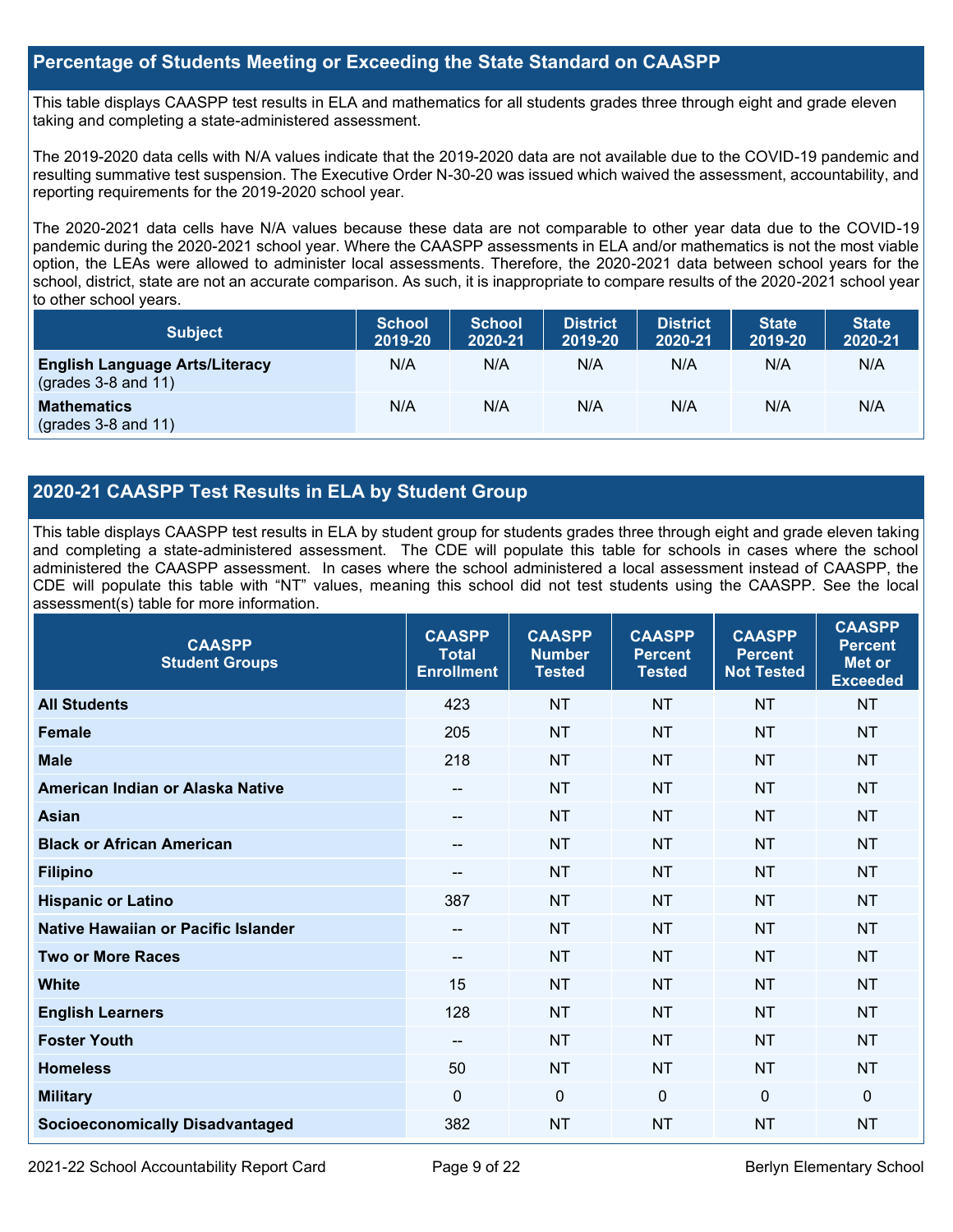| <b>Students Receiving Migrant Education Services</b> |  |    |   |
|------------------------------------------------------|--|----|---|
| <b>Students with Disabilities</b>                    |  | ΝI | N |

# **2020-21 CAASPP Test Results in Math by Student Group**

This table displays CAASPP test results in Math by student group for students grades three through eight and grade eleven taking and completing a state-administered assessment. The CDE will populate this table for schools in cases where the school administered the CAASPP assessment. In cases where the school administered a local assessment instead of CAASPP, the CDE will populate this table with "NT" values, meaning this school did not test students using the CAASPP. See the local assessment(s) table for more information.

| <b>CAASPP</b><br><b>Student Groups</b>               | <b>CAASPP</b><br><b>Total</b><br><b>Enrollment</b> | <b>CAASPP</b><br><b>Number</b><br><b>Tested</b> | <b>CAASPP</b><br><b>Percent</b><br><b>Tested</b> | <b>CAASPP</b><br><b>Percent</b><br><b>Not Tested</b> | <b>CAASPP</b><br><b>Percent</b><br><b>Met or</b><br><b>Exceeded</b> |
|------------------------------------------------------|----------------------------------------------------|-------------------------------------------------|--------------------------------------------------|------------------------------------------------------|---------------------------------------------------------------------|
| <b>All Students</b>                                  | 423                                                | <b>NT</b>                                       | <b>NT</b>                                        | <b>NT</b>                                            | <b>NT</b>                                                           |
| <b>Female</b>                                        | 205                                                | <b>NT</b>                                       | <b>NT</b>                                        | <b>NT</b>                                            | <b>NT</b>                                                           |
| <b>Male</b>                                          | 218                                                | <b>NT</b>                                       | <b>NT</b>                                        | <b>NT</b>                                            | <b>NT</b>                                                           |
| American Indian or Alaska Native                     | $\hspace{0.05cm}$ – $\hspace{0.05cm}$              | <b>NT</b>                                       | <b>NT</b>                                        | <b>NT</b>                                            | <b>NT</b>                                                           |
| <b>Asian</b>                                         | --                                                 | <b>NT</b>                                       | <b>NT</b>                                        | <b>NT</b>                                            | <b>NT</b>                                                           |
| <b>Black or African American</b>                     | $\hspace{0.05cm}$ – $\hspace{0.05cm}$              | <b>NT</b>                                       | <b>NT</b>                                        | <b>NT</b>                                            | <b>NT</b>                                                           |
| <b>Filipino</b>                                      |                                                    | <b>NT</b>                                       | <b>NT</b>                                        | <b>NT</b>                                            | <b>NT</b>                                                           |
| <b>Hispanic or Latino</b>                            | 387                                                | <b>NT</b>                                       | <b>NT</b>                                        | <b>NT</b>                                            | <b>NT</b>                                                           |
| <b>Native Hawaiian or Pacific Islander</b>           | $\overline{\phantom{m}}$                           | <b>NT</b>                                       | <b>NT</b>                                        | <b>NT</b>                                            | <b>NT</b>                                                           |
| <b>Two or More Races</b>                             | --                                                 | <b>NT</b>                                       | <b>NT</b>                                        | <b>NT</b>                                            | <b>NT</b>                                                           |
| <b>White</b>                                         | 15                                                 | <b>NT</b>                                       | <b>NT</b>                                        | <b>NT</b>                                            | <b>NT</b>                                                           |
| <b>English Learners</b>                              | 128                                                | <b>NT</b>                                       | <b>NT</b>                                        | <b>NT</b>                                            | <b>NT</b>                                                           |
| <b>Foster Youth</b>                                  | --                                                 | <b>NT</b>                                       | <b>NT</b>                                        | <b>NT</b>                                            | <b>NT</b>                                                           |
| <b>Homeless</b>                                      | 50                                                 | <b>NT</b>                                       | <b>NT</b>                                        | <b>NT</b>                                            | <b>NT</b>                                                           |
| <b>Military</b>                                      | $\mathbf 0$                                        | $\mathbf 0$                                     | $\mathbf 0$                                      | $\mathbf 0$                                          | $\mathbf 0$                                                         |
| <b>Socioeconomically Disadvantaged</b>               | 382                                                | <b>NT</b>                                       | <b>NT</b>                                        | <b>NT</b>                                            | <b>NT</b>                                                           |
| <b>Students Receiving Migrant Education Services</b> | $\mathbf 0$                                        | $\mathbf 0$                                     | $\mathbf 0$                                      | $\mathbf 0$                                          | $\mathbf 0$                                                         |
| <b>Students with Disabilities</b>                    | 84                                                 | <b>NT</b>                                       | <b>NT</b>                                        | <b>NT</b>                                            | <b>NT</b>                                                           |

# **2020-21 Local Assessment Test Results in ELA by Student Group**

This table displays Local Assessment test results in ELA by student group for students grades three through eight and grade eleven. LEAs/schools will populate this table for schools in cases where the school administered a local assessment. In cases where the school administered the CAASPP assessment, LEAs/schools will populate this table with "N/A" values in all cells, meaning this table is Not Applicable for this school.

| <b>IREADY</b><br><b>Student Groups</b> | <b>IREADY</b><br><b>Total</b><br><b>Enrollment</b> | <b><i>IREADY</i></b><br><b>Number</b><br><b>Tested</b> | <b>IREADY</b><br><b>Percent</b><br><b>Tested</b> | <b>IREADY</b><br><b>Percent</b><br><b>Not Tested</b> | <b>iREADY</b><br><b>Percent</b><br>At or Above<br><b>Grade Level</b> |
|----------------------------------------|----------------------------------------------------|--------------------------------------------------------|--------------------------------------------------|------------------------------------------------------|----------------------------------------------------------------------|
| <b>All Students</b>                    | 407                                                | 398                                                    | 97.79%                                           | 2.21%                                                | 31.94%                                                               |
| Female                                 | 201                                                | 196                                                    | 97.51%                                           | 2.49%                                                | 38.31%                                                               |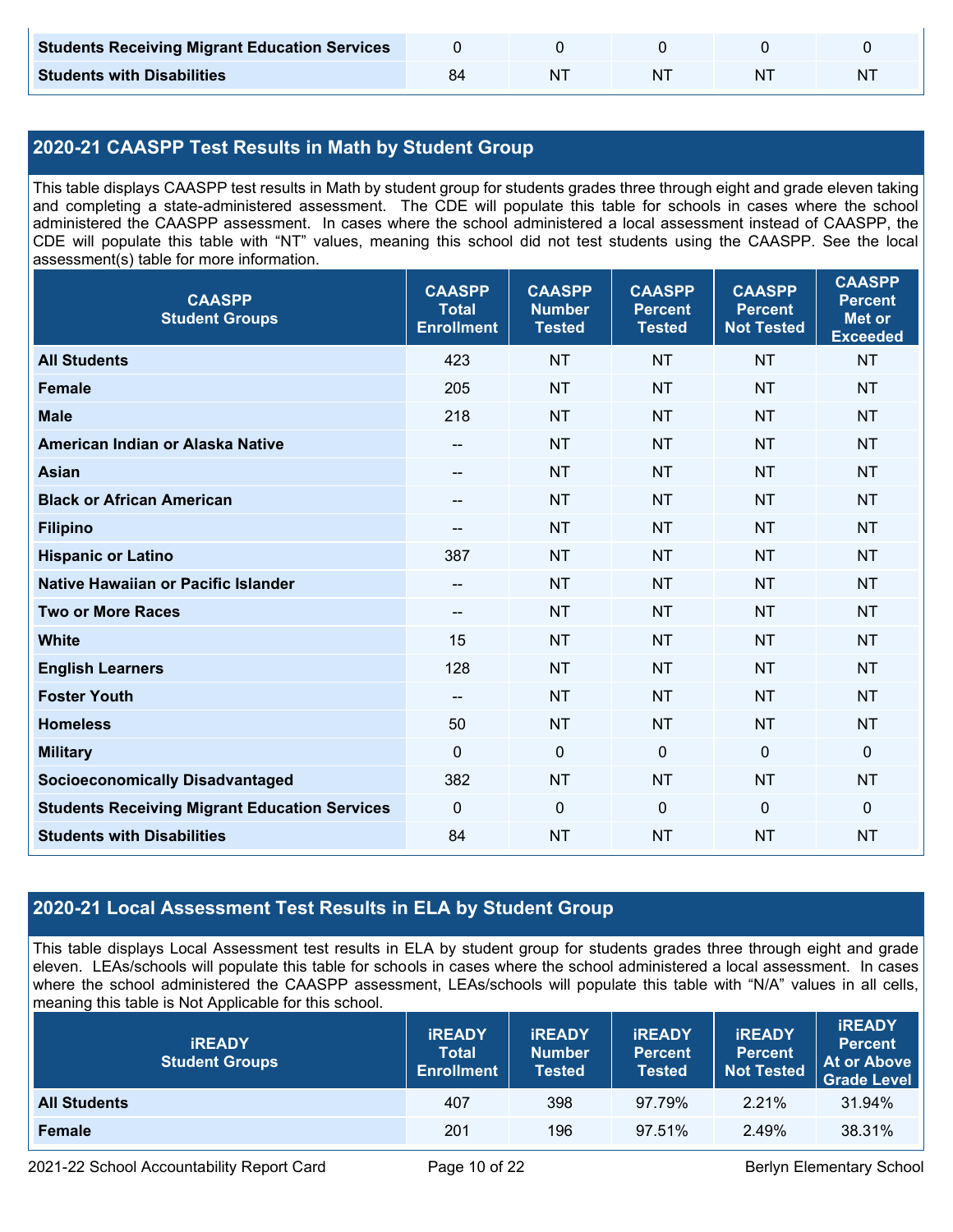| <b>Male</b>                                                                                | 206            | 202            | 98.06%       | 1.94%        | 25.73%   |
|--------------------------------------------------------------------------------------------|----------------|----------------|--------------|--------------|----------|
| American Indian or Alaska Native                                                           | $\overline{2}$ | $\overline{2}$ | 100.00%      | $0.00\%$     | 0.00%    |
| Asian                                                                                      | 3              | 3              | 100.00%      | $0.00\%$     | $0.00\%$ |
| <b>Black or African American</b>                                                           | 10             | 10             | 100.00%      | 0.00%        | 0.00%    |
| <b>Filipino</b>                                                                            | 3              | 3              | 100.00%      | 0.00%        | 0.00%    |
| <b>Hispanic or Latino</b>                                                                  | 372            | 363            | 97.58%       | 2.42%        | 30.91%   |
| Native Hawaiian or Pacific Islander                                                        | 1              | 1              | 100.00%      | $0.00\%$     |          |
| <b>Two or More Races</b>                                                                   | 0              | 0              | 0            | 0            |          |
| <b>White</b>                                                                               | 16             | 16             | 100.00%      | $0.00\%$     | $0.00\%$ |
| <b>English Learners</b>                                                                    | 119            | 117            | 98.32%       | 1.68%        | $0.00\%$ |
| <b>Foster Youth</b>                                                                        | $\overline{2}$ | $\overline{2}$ | 100.00%      | $0.00\%$     |          |
| <b>Homeless</b>                                                                            | 24             | 24             | 100          | 0.00%        | 0.00%    |
| <b>Military</b>                                                                            | $\Omega$       | 0              | $\mathbf{0}$ | $\mathbf{0}$ | N/A      |
| <b>Socioeconomically Disadvantaged</b>                                                     | 407            | 398            | 97.79%       | 2.21%        | 31.94%   |
| <b>Students Receiving Migrant Education Services</b>                                       | 0              | 0              | 0            | 0            | N/A      |
| <b>Students with Disabilities</b>                                                          | 70             | 66             | 94.29%       | 5.71%        | 0.00%    |
| *At or above the grade-level standard in the context of the local assessment administered. |                |                |              |              |          |

# **2020-21 Local Assessment Test Results in Math by Student Group**

This table displays Local Assessment test results in Math by student group for students grades three through eight and grade eleven. LEAs/schools will populate this table for schools in cases where the school administered a local assessment. In cases where the school administered the CAASPP assessment, LEAs/schools will populate this table with "N/A" values in all cells, meaning this table is Not Applicable for this school.

| <b>iREADY</b><br><b>Student Groups</b> | <b>IREADY</b><br><b>Total</b><br><b>Enrollment</b> | <b>iREADY</b><br><b>Number</b><br><b>Tested</b> | <b>iREADY</b><br><b>Percent</b><br><b>Tested</b> | <b>IREADY</b><br><b>Percent</b><br><b>Not Tested</b> | <b>IREADY</b><br><b>Percent</b><br><b>At or Above</b><br><b>Grade Level</b> |
|----------------------------------------|----------------------------------------------------|-------------------------------------------------|--------------------------------------------------|------------------------------------------------------|-----------------------------------------------------------------------------|
| <b>All Students</b>                    | 408                                                | 397                                             | 97.31%                                           | 2.70%                                                | 31.44%                                                                      |
| <b>Female</b>                          | 201                                                | 196                                             | 97.51%                                           | 2.49%                                                | 17.91%                                                                      |
| <b>Male</b>                            | 207                                                | 201                                             | 97.10%                                           | 2.90%                                                | 13.53%                                                                      |
| American Indian or Alaska Native       | $\overline{2}$                                     | $\overline{2}$                                  | 100%                                             | 0.00%                                                |                                                                             |
| Asian                                  | 3                                                  | $\mathbf{3}$                                    | 100.00%                                          | 0.00%                                                | 0.00%                                                                       |
| <b>Black or African American</b>       | 10                                                 | 10                                              | 100.00%                                          | 0.00%                                                | 0.00%                                                                       |
| <b>Filipino</b>                        | 3                                                  | 3                                               | 100.00%                                          | 0.00%                                                | $0.00\%$                                                                    |
| <b>Hispanic or Latino</b>              | 373                                                | 362                                             | 97.05%                                           | 2.95%                                                | 15.28%                                                                      |
| Native Hawaiian or Pacific Islander    | $\mathbf 1$                                        | $\mathbf{1}$                                    | 100.00%                                          | 0.00%                                                |                                                                             |
| <b>Two or More Races</b>               | $\Omega$                                           | $\mathbf 0$                                     | $\mathbf{0}$                                     | $\overline{0}$                                       | $\Omega$                                                                    |
| <b>White</b>                           | 16                                                 | 16                                              | 100.00%                                          | 0.00%                                                | $0.00\%$                                                                    |
| <b>English Learners</b>                | 119                                                | 117                                             | 98.32%                                           | 1.68%                                                | 0.00%                                                                       |
| <b>Foster Youth</b>                    | $\overline{2}$                                     | $\overline{2}$                                  | 100%                                             | 0.00%                                                |                                                                             |
| <b>Homeless</b>                        | 25                                                 | 24                                              | 96.00%                                           | 4.00%                                                | 0.00%                                                                       |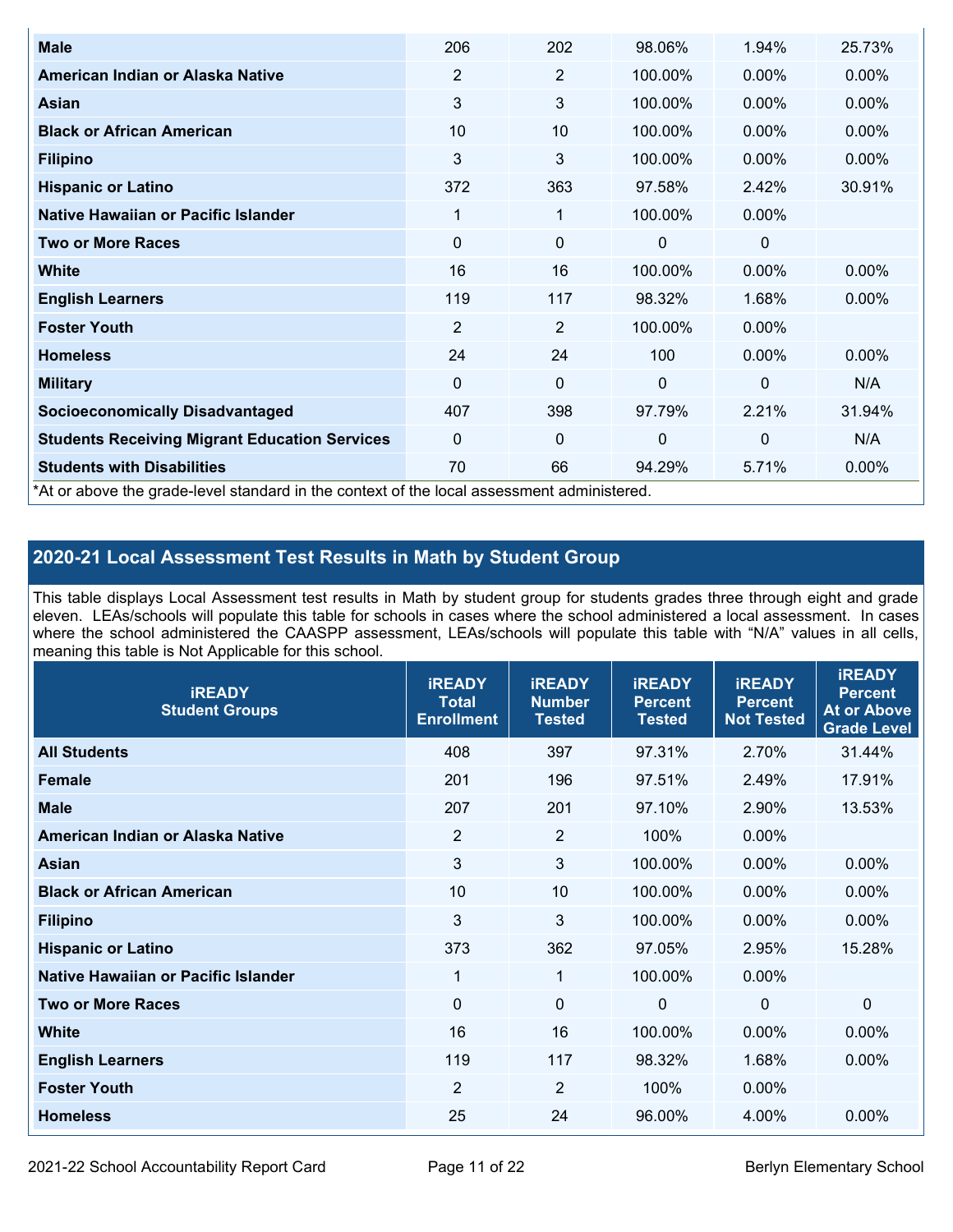| <b>Military</b>                                      |     |     |           |       | na     |
|------------------------------------------------------|-----|-----|-----------|-------|--------|
| <b>Socioeconomically Disadvantaged</b>               | 408 | 397 | 97.30%    | 2.70% | 15.69% |
| <b>Students Receiving Migrant Education Services</b> |     |     |           |       | na     |
| <b>Students with Disabilities</b>                    |     | 66  | $92.96\%$ | 7.04% | 0.00%  |

\*At or above the grade-level standard in the context of the local assessment administered.

# **CAASPP Test Results in Science for All Students**

This table displays the percentage of all students grades five, eight, and High School meeting or exceeding the State Standard.

The 2019-2020 data cells with N/A values indicate that the 2019-2020 data are not available due to the COVID-19 pandemic and resulting summative testing suspension. The Executive Order N-30-20 was issued which waived the assessment, accountability, and reporting requirements for the 2019-2020 school year.

For any 2020-2021 data cells with N/T values indicate that this school did not test students using the CAASPP Science.

| <b>Subject</b>                                  | <b>School</b> | <b>School</b> | <b>District</b> | District | <b>State</b> | <b>State</b> |
|-------------------------------------------------|---------------|---------------|-----------------|----------|--------------|--------------|
|                                                 | 2019-20       | 2020-21       | 2019-20         | 2020-21  | 2019-20      | 2020-21      |
| <b>Science</b><br>(grades 5, 8 and high school) | N/A           | ΝT            | N/A             | N1       | N/A          | 28.72        |

# **2020-21 CAASPP Test Results in Science by Student Group**

This table displays CAASPP test results in Science by student group for students grades five, eight, and High School. For any data cells with N/T values indicate that this school did not test students using the CAASPP Science.

| <b>Student Group</b>                                 | <b>Total</b><br><b>Enrollment</b> | <b>Number</b><br><b>Tested</b> | <b>Percent</b><br><b>Tested</b> | <b>Percent</b><br><b>Not Tested</b> | <b>Percent</b><br><b>Met or</b><br><b>Exceeded</b> |
|------------------------------------------------------|-----------------------------------|--------------------------------|---------------------------------|-------------------------------------|----------------------------------------------------|
| <b>All Students</b>                                  | 124                               | <b>NT</b>                      | <b>NT</b>                       | <b>NT</b>                           | <b>NT</b>                                          |
| Female                                               | 57                                | <b>NT</b>                      | <b>NT</b>                       | <b>NT</b>                           | <b>NT</b>                                          |
| <b>Male</b>                                          | 67                                | <b>NT</b>                      | <b>NT</b>                       | <b>NT</b>                           | <b>NT</b>                                          |
| American Indian or Alaska Native                     | $\mathbf 0$                       | $\pmb{0}$                      | $\mathbf 0$                     | $\overline{0}$                      | $\pmb{0}$                                          |
| <b>Asian</b>                                         | $\overline{\phantom{a}}$          | <b>NT</b>                      | <b>NT</b>                       | <b>NT</b>                           | <b>NT</b>                                          |
| <b>Black or African American</b>                     | $\qquad \qquad -$                 | <b>NT</b>                      | <b>NT</b>                       | <b>NT</b>                           | <b>NT</b>                                          |
| <b>Filipino</b>                                      | --                                | <b>NT</b>                      | <b>NT</b>                       | <b>NT</b>                           | <b>NT</b>                                          |
| <b>Hispanic or Latino</b>                            | 111                               | <b>NT</b>                      | <b>NT</b>                       | <b>NT</b>                           | <b>NT</b>                                          |
| Native Hawaiian or Pacific Islander                  | $-$                               | <b>NT</b>                      | <b>NT</b>                       | <b>NT</b>                           | <b>NT</b>                                          |
| <b>Two or More Races</b>                             | --                                | <b>NT</b>                      | <b>NT</b>                       | <b>NT</b>                           | <b>NT</b>                                          |
| <b>White</b>                                         | --                                | <b>NT</b>                      | <b>NT</b>                       | <b>NT</b>                           | <b>NT</b>                                          |
| <b>English Learners</b>                              | 32                                | <b>NT</b>                      | <b>NT</b>                       | <b>NT</b>                           | <b>NT</b>                                          |
| <b>Foster Youth</b>                                  | $\mathbf 0$                       | $\boldsymbol{0}$               | $\mathbf 0$                     | $\mathbf 0$                         | 0                                                  |
| <b>Homeless</b>                                      | $\qquad \qquad -$                 | <b>NT</b>                      | <b>NT</b>                       | <b>NT</b>                           | <b>NT</b>                                          |
| <b>Military</b>                                      | $\mathbf 0$                       | $\mathbf 0$                    | $\mathbf{0}$                    | $\mathbf 0$                         | 0                                                  |
| <b>Socioeconomically Disadvantaged</b>               | 112                               | <b>NT</b>                      | <b>NT</b>                       | <b>NT</b>                           | <b>NT</b>                                          |
| <b>Students Receiving Migrant Education Services</b> | $\mathbf{0}$                      | $\mathbf 0$                    | $\mathbf 0$                     | $\mathbf 0$                         | 0                                                  |
| <b>Students with Disabilities</b>                    | 33                                | <b>NT</b>                      | <b>NT</b>                       | <b>NT</b>                           | <b>NT</b>                                          |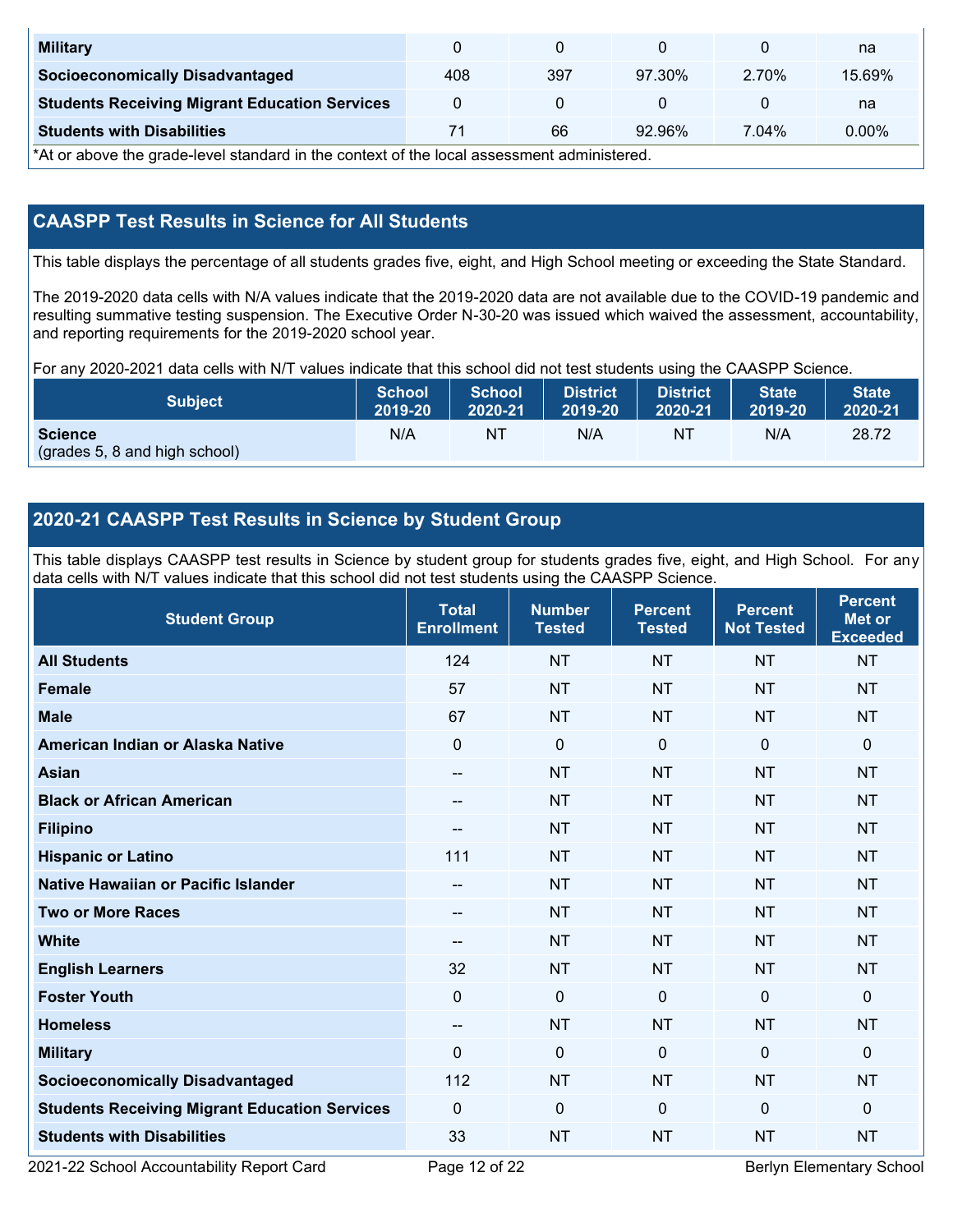# **B. Pupil Outcomes State Priority: Other Pupil Outcomes**

The SARC provides the following information relevant to the State priority: Other Pupil Outcomes (Priority 8): Pupil outcomes in the subject area of physical education.

# **2020-21 California Physical Fitness Test Results**

Due to the COVID-19 crisis, the Physical Fitness Test was suspended during the 2020-2021 school year and therefore no data are reported and each cell in this table is populated with "N/A."

| <b>Grade Level</b> |     | Four of Six Fitness Standards   Five of Six Fitness Standards | <b>Percentage of Students Meeting   Percentage of Students Meeting   Percentage of Students Meeting  </b><br><b>Six of Six Fitness Standards</b> |
|--------------------|-----|---------------------------------------------------------------|--------------------------------------------------------------------------------------------------------------------------------------------------|
| Grade 5            | N/A | N/A                                                           | N/A                                                                                                                                              |
| Grade 7            | N/A | N/A                                                           | N/A                                                                                                                                              |
| Grade 9            | N/A | N/A                                                           | N/A                                                                                                                                              |

# **C. Engagement State Priority: Parental Involvement**

The SARC provides the following information relevant to the State priority: Parental Involvement (Priority 3): Efforts the school district makes to seek parent input in making decisions regarding the school district and at each school site.

# **2021-22 Opportunities for Parental Involvement**

Berlyn Elementary School encourages and offers multiple opportunities for parent involvement. Parents are encouraged to contact the office for more information on opportunities to become involved at school.

Our site administrative team is dedicated to building strong family/community/school partnerships. We also have 5 Teachers on Assignment (TOA's) who work to promote student attendance and achievement and keeping parents involved and informed. Please contact us if we can be of assistance (909) 986-8995. School Site Council (SSC) and Site English Language Parent Advisory Council (SELPAC) are parent groups that encourage family and community involvement. SSC is a decision-making body that works with the staff to help Berlyn best serve its students and jointly develop the School Plan for Student Achievement (SPSA). SELPAC is designed to support parents of English language learners. Parents serve as officers on the SSC board. Meetings encourage parental involvement at home and at school, as well as, inform parents of their rights and responsibilities. All parents are invited to meetings through fliers, posting on our marquee, monthly newsletters, and Connect-Ed announcements and Class Dojo. Translation and childcare are provided for all parent meetings. Coffee with the Administration meetings are held every few weeks, and provide an opportunity to connect with others, have formal training and informal collaborative conversations with the site administration.

Parents are seen as an integral part of their child's educational program. Back to School Night, parent conferences, Open House and parent meetings including meetings for parents of GATE (Gifted and Talented) and Special Education students serve as instruments to inform and encourage parental support of their student's learning. All parents are encouraged to attend these events through flyers, monthly newsletters, postings on our marquee, classroom teachers and student invitations. Parents are encouraged to volunteer to support student learning through school activities and opportunities to assist in the classrooms. Monthly newsletters and weekly announcements, as well as teacher newsletters and postings on our marquee, keep parents informed on current school events. Berlyn maintains and updates school calendars through fliers and our school website.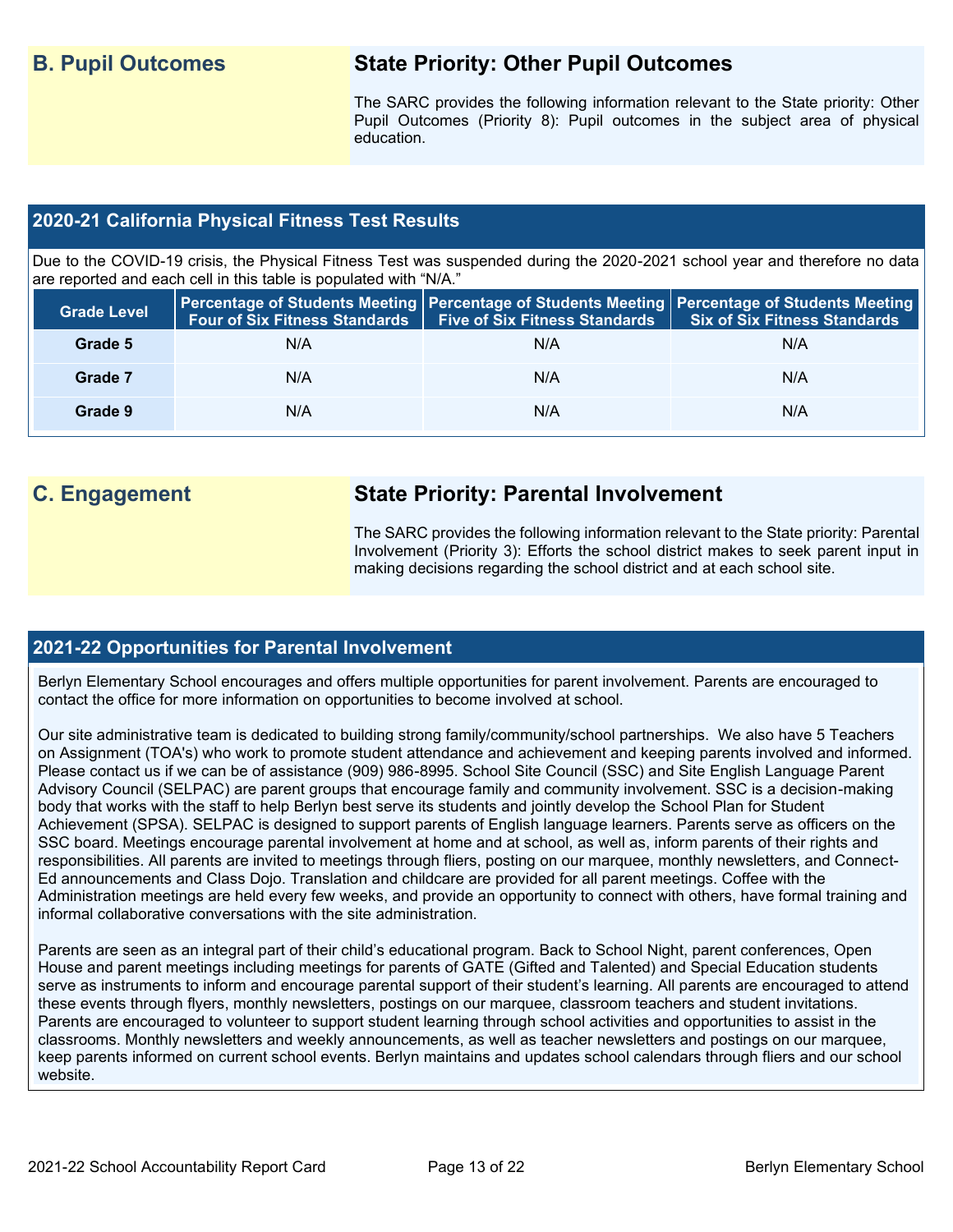# **2020-21 Chronic Absenteeism by Student Group**

| <b>Student Group</b>                                 | <b>Cumulative</b><br><b>Enrollment</b> | <b>Chronic</b><br><b>Absenteeism</b><br><b>Eligible Enrollment</b> | <b>Chronic</b><br><b>Absenteeism</b><br><b>Count</b> | <b>Chronic</b><br><b>Absenteeism</b><br><b>Rate</b> |
|------------------------------------------------------|----------------------------------------|--------------------------------------------------------------------|------------------------------------------------------|-----------------------------------------------------|
| <b>All Students</b>                                  | 723                                    | 710                                                                | 93                                                   | 13.1                                                |
| <b>Female</b>                                        | 338                                    | 332                                                                | 55                                                   | 16.6                                                |
| <b>Male</b>                                          | 385                                    | 378                                                                | 38                                                   | 10.1                                                |
| American Indian or Alaska Native                     | 2                                      | $\overline{2}$                                                     | 2                                                    | 100.0                                               |
| <b>Asian</b>                                         | $\overline{4}$                         | $\overline{4}$                                                     | $\mathbf 0$                                          | 0.0                                                 |
| <b>Black or African American</b>                     | 13                                     | 13                                                                 | 3                                                    | 23.1                                                |
| <b>Filipino</b>                                      | 3                                      | 3                                                                  | $\mathbf{0}$                                         | 0.0                                                 |
| <b>Hispanic or Latino</b>                            | 661                                    | 649                                                                | 78                                                   | 12.0                                                |
| Native Hawaiian or Pacific Islander                  | 3                                      | 3                                                                  | 2                                                    | 66.7                                                |
| <b>Two or More Races</b>                             | 11                                     | 11                                                                 | 2                                                    | 18.2                                                |
| <b>White</b>                                         | 26                                     | 25                                                                 | 6                                                    | 24.0                                                |
| <b>English Learners</b>                              | 250                                    | 244                                                                | 27                                                   | 11.1                                                |
| <b>Foster Youth</b>                                  | 6                                      | 6                                                                  | $\Omega$                                             | 0.0                                                 |
| <b>Homeless</b>                                      | 43                                     | 42                                                                 | 9                                                    | 21.4                                                |
| <b>Socioeconomically Disadvantaged</b>               | 647                                    | 637                                                                | 86                                                   | 13.5                                                |
| <b>Students Receiving Migrant Education Services</b> | $\mathbf{0}$                           | $\mathbf 0$                                                        | $\mathbf{0}$                                         | 0.0                                                 |
| <b>Students with Disabilities</b>                    | 118                                    | 114                                                                | 15                                                   | 13.2                                                |

# **C. Engagement State Priority: School Climate**

The SARC provides the following information relevant to the State priority: School Climate (Priority 6):

- Pupil suspension rates;
- Pupil expulsion rates; and
- Other local measures on the sense of safety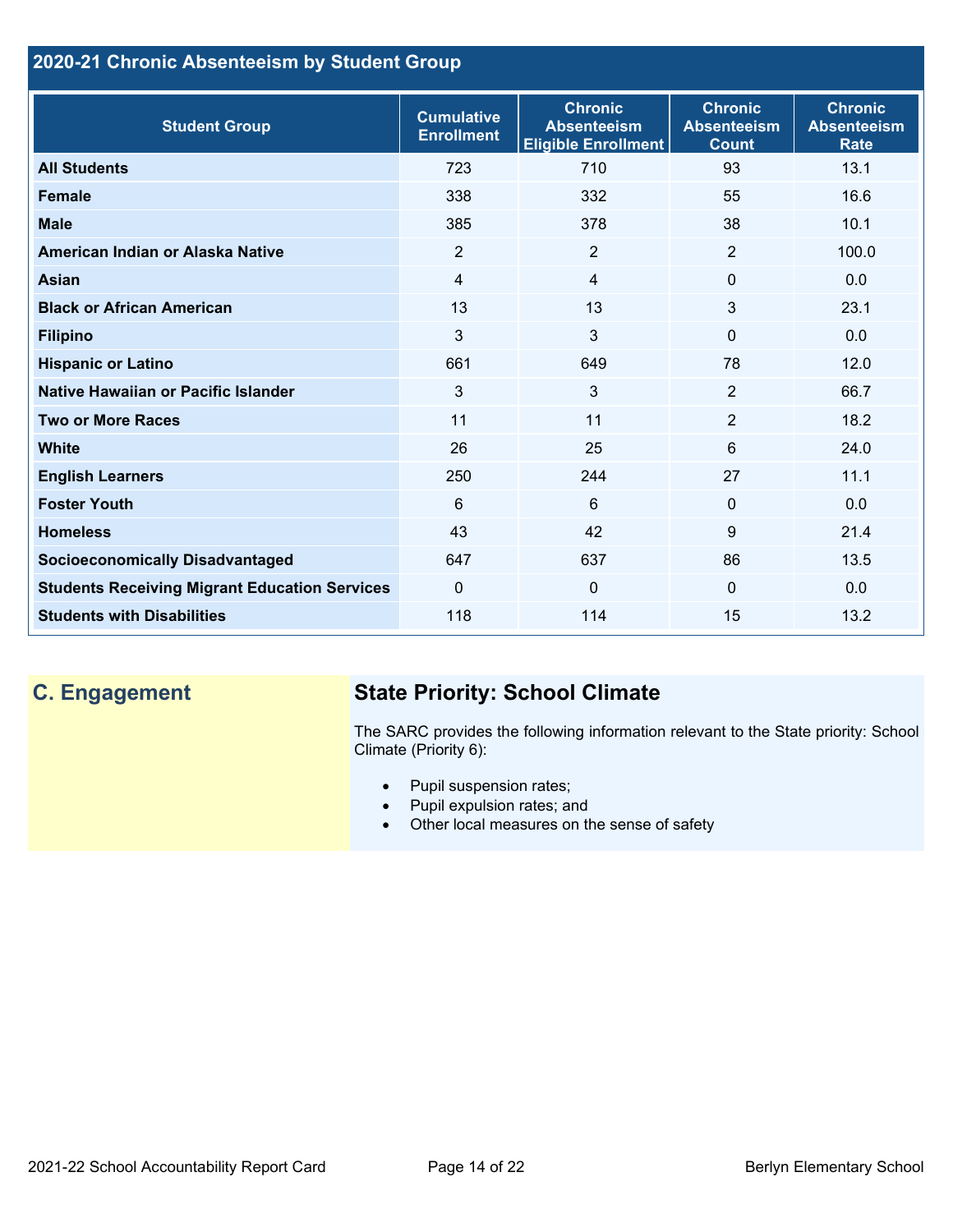# **Suspensions and Expulsions**

This table displays suspensions and expulsions data collected between July through June, each full school year respectively. Data collected during the 2020-21 school year may not be comparable to earlier years of this collection due to differences in learning mode instruction in response to the COVID-19 pandemic.

| <b>Subject</b>     | <b>School</b><br>2018-19 | <b>School</b><br>2020-21 | <b>District</b><br>2018-19 | <b>District</b><br>2020-21 | <b>State</b><br>2018-19 | <b>State</b><br>2020-21 |
|--------------------|--------------------------|--------------------------|----------------------------|----------------------------|-------------------------|-------------------------|
| <b>Suspensions</b> | 1.50                     | 0.14                     | 2.98                       | 0.03                       | 3.47                    | 0.20                    |
| <b>Expulsions</b>  | 0.00                     | 0.00                     | 0.00                       | 0.00                       | 0.08                    | 0.00                    |

This table displays suspensions and expulsions data collected between July through February, partial school year due to the COVID-19 pandemic. The 2019-2020 suspensions and expulsions rate data are not comparable to other year data because the 2019-2020 school year is a partial school year due to the COVID-19 crisis. As such, it would be inappropriate to make any comparisons in rates of suspensions and expulsions in the 2019-2020 school year compared to other school years.

| <b>Subject</b>     | School<br>2019-20 | <b>District</b><br>2019-20 | <b>State</b><br>2019-20 |
|--------------------|-------------------|----------------------------|-------------------------|
| <b>Suspensions</b> | 1.33              | 1.64                       | 2.45                    |
| <b>Expulsions</b>  | 0.00              | 0.00                       | 0.05                    |

# **2020-21 Suspensions and Expulsions by Student Group**

| <b>Student Group</b>                                 | <b>Suspensions Rate</b> | <b>Expulsions Rate</b> |
|------------------------------------------------------|-------------------------|------------------------|
| <b>All Students</b>                                  | 0.14                    | 0.00                   |
| <b>Female</b>                                        | 0.00                    | 0.00                   |
| <b>Male</b>                                          | 0.26                    | 0.00                   |
| American Indian or Alaska Native                     | 0.00                    | 0.00                   |
| <b>Asian</b>                                         | 0.00                    | 0.00                   |
| <b>Black or African American</b>                     | 0.00                    | 0.00                   |
| <b>Filipino</b>                                      | 0.00                    | 0.00                   |
| <b>Hispanic or Latino</b>                            | 0.15                    | 0.00                   |
| Native Hawaiian or Pacific Islander                  | 0.00                    | 0.00                   |
| <b>Two or More Races</b>                             | 0.00                    | 0.00                   |
| <b>White</b>                                         | 0.00                    | 0.00                   |
| <b>English Learners</b>                              | 0.00                    | 0.00                   |
| <b>Foster Youth</b>                                  | 0.00                    | 0.00                   |
| <b>Homeless</b>                                      | 0.00                    | 0.00                   |
| <b>Socioeconomically Disadvantaged</b>               | 0.15                    | 0.00                   |
| <b>Students Receiving Migrant Education Services</b> | 0.00                    | 0.00                   |
| <b>Students with Disabilities</b>                    | 0.85                    | 0.00                   |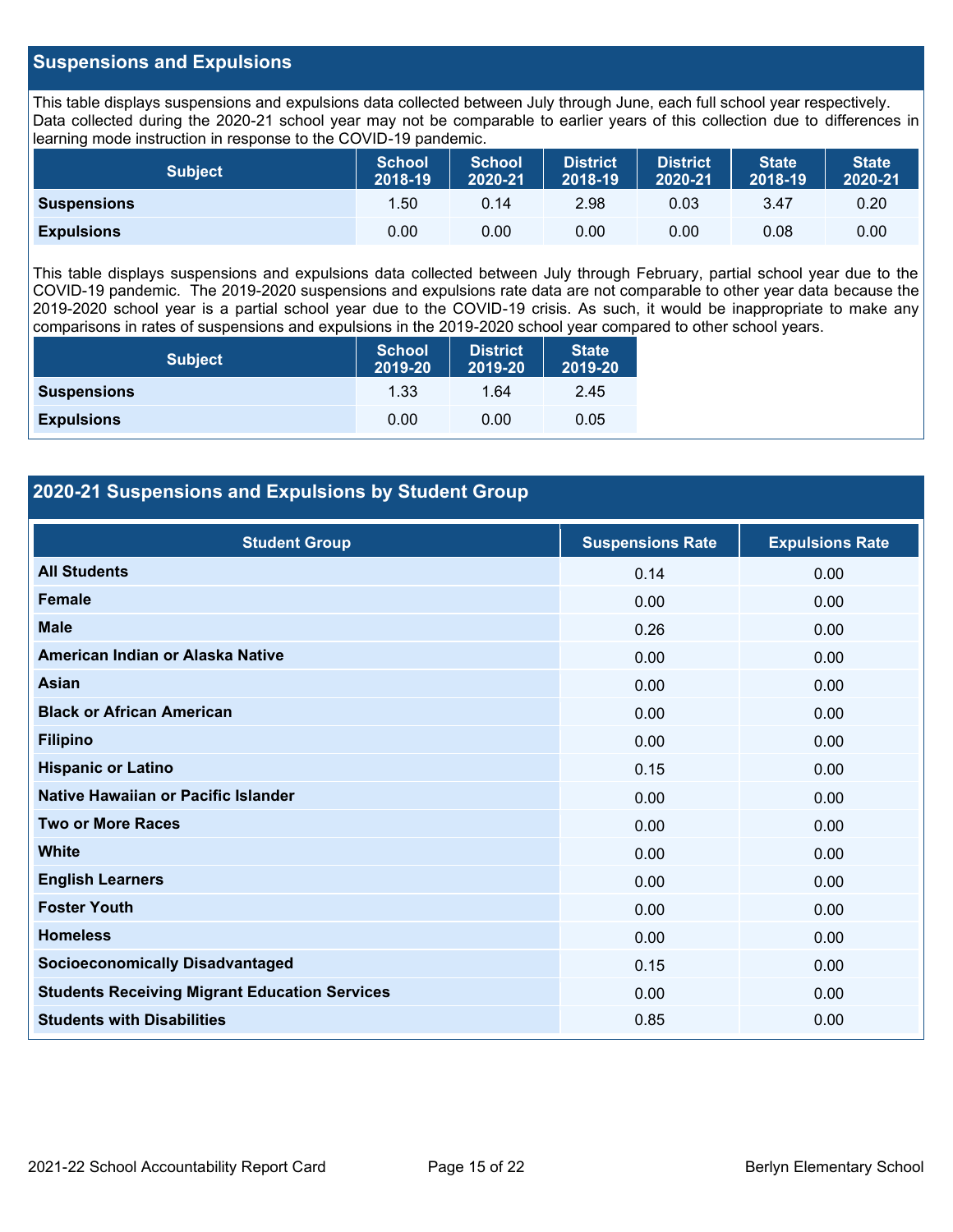### **2021-22 School Safety Plan**

Student learning is enhanced by an orderly, drug-free and safe school climate. The safety of all students is handled through a school-wide Positive Behavior Intervention and Supports (PBIS) program. Berlyn has an active Associated Student Body (ASB) that focuses on government, philanthropy, and student advisory decision making.

The Comprehensive School Site Safety Plan was developed for Berlyn Elementary School in collaboration with local agencies and the district office. Components of the plan include: maintenance, security and safety of the physical environment, school climate which addresses disaster procedures and routines, an action plan that ensures a safe physical environment and safe school climate, as well as our school safety compliance that ensures required child abuse reporting procedures, suspension and expulsion policies, due process, notification to teachers about dangerous pupils, sexual harassment policy, school-wide dress code, procedure for safe ingress and egress from school, procedures to ensure a safe and orderly environment and rules and procedures on school discipline. Monthly disaster drills are scheduled and practiced school-wide to ensure student safety procedures. The plan was is reviewed and updated with staff and community members annually, and is approved by the School Site Council. An approved copy of the school site safety plan may be obtained at Berlyn Elementary School's main office or the Ontario-Montclair School District office.

Berlyn's School Disaster Preparedness Plan is revised annually to update staff, students and parents on response procedures during emergencies. The plan was most recently reviewed, updated and discussed at School Site Council on February 10, 2021, and shared with the staff on February 16, 2021. Updated Emergency Response Booklets and Earthquake Procedures Booklets are available to all Berlyn staff members. Plans include:

- Detailed procedures for fire and lockdown situations
- First aid and lifesaving procedures
- Duties and responsibilities of the different emergency response teams
- A detailed inventory and location of disaster supplies

Students are instructed about and continually practice procedures for such occurrences as fire, earthquakes, intruder, and lock downs on a monthly basis. The district has provided Berlyn with training in light search and rescue, disaster preparedness and efficient emergency procedures. Emergency equipment and supplies are checked periodically. Parents are informed of the emergency procedures on an annual basis through our Parent/Student Handbook, SELPAC, SSC, and other parent meetings.

Staff members at Berlyn are committed to providing all students with a safe, orderly, and drug-free environment. Safety plan and disaster drill training was conducted on 10/2021 to include staff and students. Annually, parents are invited to meet with site administration to review our safety plan as well as participate in our drills. We are implementing parent communication following each drill through Connect Ed phone messages and utilizing an Emergency Text messaging feature. This will allow the administration to communicate with families important information once it is safe to do so during the event of an emergency. Berlyn School encourages students, staff and families to follow the Ontario-Montclair School District's "See Something, Hear Something, Say Something" safety campaign. This campaign is shared with parents in newsletters as well as students multiple times each school year.

# **D. Other SARC Information Information Required in the SARC**

The information in this section is required to be in the SARC but is not included in the state priorities for LCFF.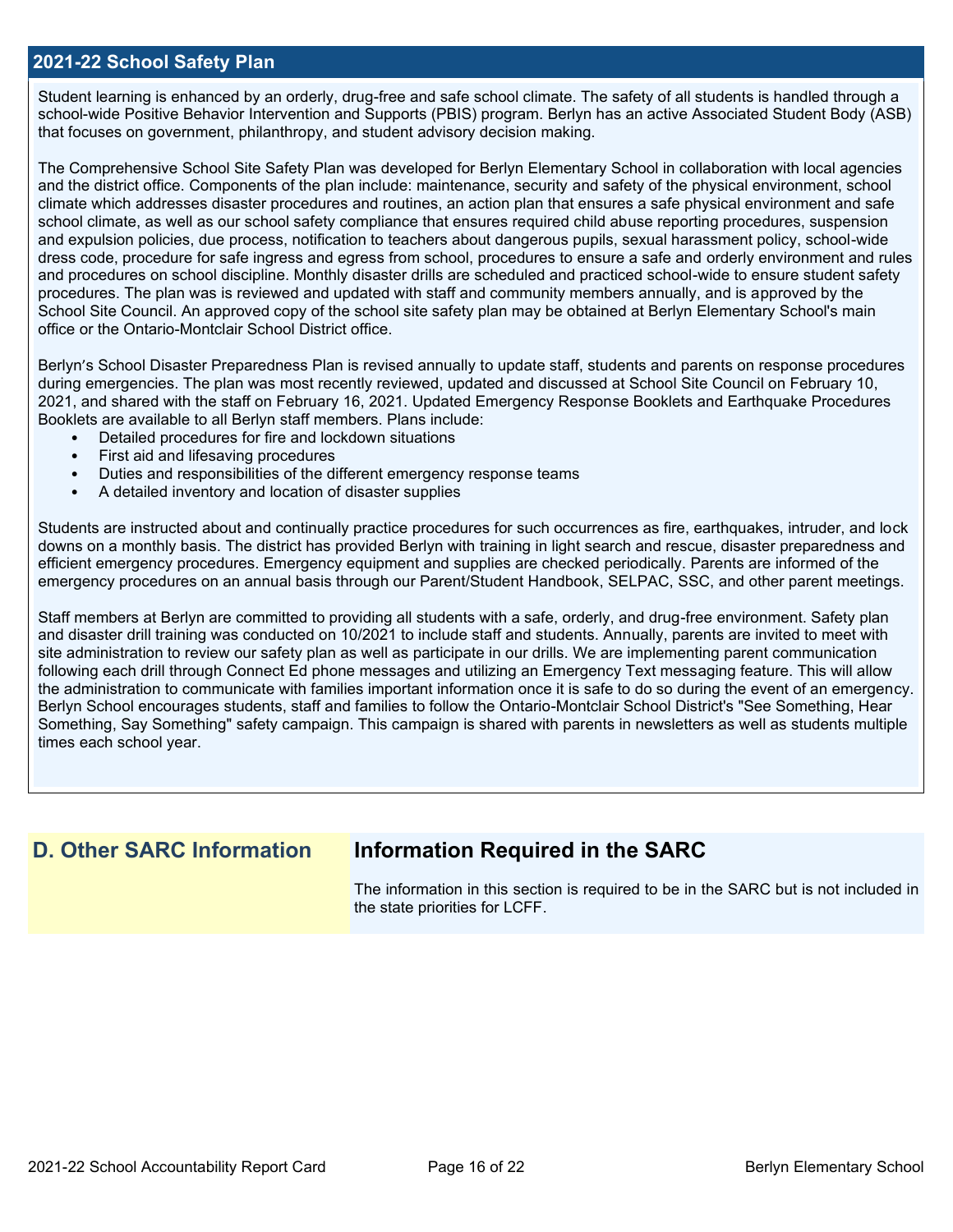# **2018-19 Elementary Average Class Size and Class Size Distribution**

This table displays the 2018-19 average class size and class size distribution. The columns titled "Number of Classes" indicates how many classes fall into each size category (a range of total students per class). The "Other" category is for multigrade level classes.

| <b>Grade Level</b> | <b>Average</b><br><b>Class Size</b> | <b>1-20 Students</b> | Number of Classes with   Number of Classes with   Number of Classes with<br>21-32 Students | 33+ Students |
|--------------------|-------------------------------------|----------------------|--------------------------------------------------------------------------------------------|--------------|
| Κ                  | 22                                  |                      | 5                                                                                          |              |
|                    | 23                                  |                      |                                                                                            |              |
|                    | 24                                  |                      | 3                                                                                          |              |
|                    | 21                                  |                      |                                                                                            |              |
|                    | 27                                  |                      |                                                                                            |              |
|                    | 30                                  |                      | 4                                                                                          |              |
|                    | 22                                  |                      |                                                                                            |              |

### **2019-20 Elementary Average Class Size and Class Size Distribution**

This table displays the 2019-20 average class size and class size distribution. The columns titled "Number of Classes" indicates how many classes fall into each size category (a range of total students per class). The "Other" category is for multi-grade level classes.

| <b>Grade Level</b> | Average<br><b>Class Size</b> | 1-20 Students | Number of Classes with   Number of Classes with   Number of Classes with<br>21-32 Students | 33+ Students |
|--------------------|------------------------------|---------------|--------------------------------------------------------------------------------------------|--------------|
| K                  | 22                           |               | 4                                                                                          |              |
|                    | 27                           |               | 3                                                                                          |              |
|                    | 24                           |               | 4                                                                                          |              |
|                    | 26                           |               | 3                                                                                          |              |
|                    | 22                           |               | 3                                                                                          |              |
| 5                  | 29                           |               | 3                                                                                          |              |
| 6                  | 29                           |               | 4                                                                                          |              |
| <b>Other</b>       | 13                           | 6             |                                                                                            |              |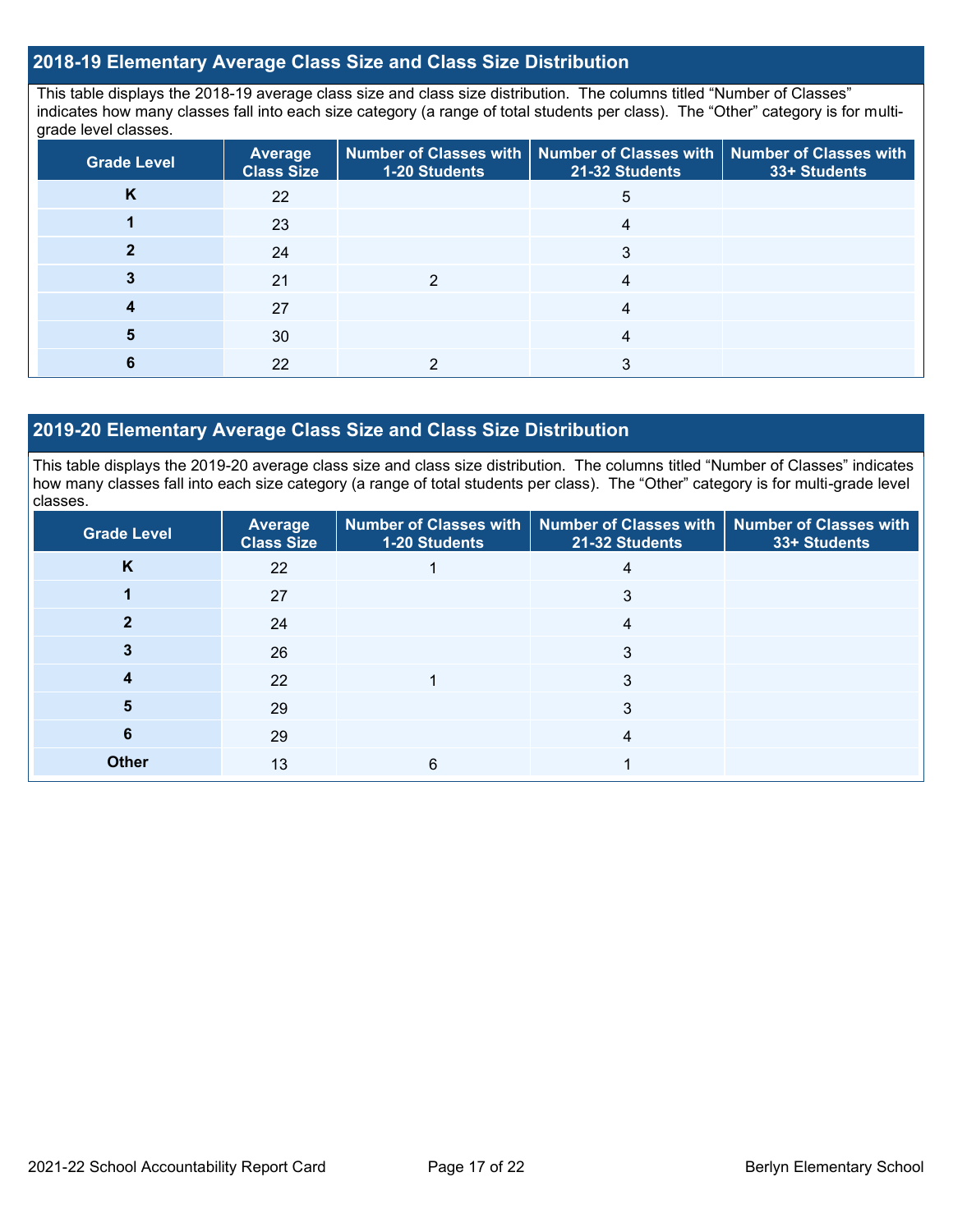## **2020-21 Elementary Average Class Size and Class Size Distribution**

This table displays the 2020-21 average class size and class size distribution. The columns titled "Number of Classes" indicates how many classes fall into each size category (a range of total students per class). The "Other" category is for multi-grade level classes.

| <b>Grade Level</b> | Average<br><b>Class Size</b> | 1-20 Students | Number of Classes with   Number of Classes with  <br>21-32 Students | <b>Number of Classes with</b><br>33+ Students |
|--------------------|------------------------------|---------------|---------------------------------------------------------------------|-----------------------------------------------|
| K                  | 23                           |               |                                                                     |                                               |
|                    | 25                           |               |                                                                     |                                               |
|                    | 19                           |               | 3                                                                   |                                               |
|                    | 23                           |               | 4                                                                   |                                               |
|                    | 27                           |               | 3                                                                   |                                               |
| 5                  | 27                           |               | 4                                                                   |                                               |
| 6                  | 25                           |               | 4                                                                   |                                               |
| <b>Other</b>       | 12                           | 5             |                                                                     |                                               |

# **2020-21 Ratio of Pupils to Academic Counselor**

This table displays the ratio of pupils to Academic Counselor. One full time equivalent (FTE) equals one staff member working full time; one FTE could also represent two staff members who each work 50 percent of full time.

| <b>Title</b>                        | <b>Ratio</b> |
|-------------------------------------|--------------|
| <b>Pupils to Academic Counselor</b> |              |

# **2020-21 Student Support Services Staff**

This table displays the number of FTE support staff assigned to this school. One full time equivalent (FTE) equals one staff member working full time; one FTE could also represent two staff members who each work 50 percent of full time.

| <b>Title</b>                                                         | <b>Number of FTE Assigned to School</b> |
|----------------------------------------------------------------------|-----------------------------------------|
| <b>Counselor (Academic, Social/Behavioral or Career Development)</b> | 0                                       |
| Library Media Teacher (Librarian)                                    | 0                                       |
| Library Media Services Staff (Paraprofessional)                      | 0                                       |
| <b>Psychologist</b>                                                  | 0                                       |
| <b>Social Worker</b>                                                 | 0                                       |
| <b>Speech/Language/Hearing Specialist</b>                            | 0                                       |
| <b>Resource Specialist (non-teaching)</b>                            | 0                                       |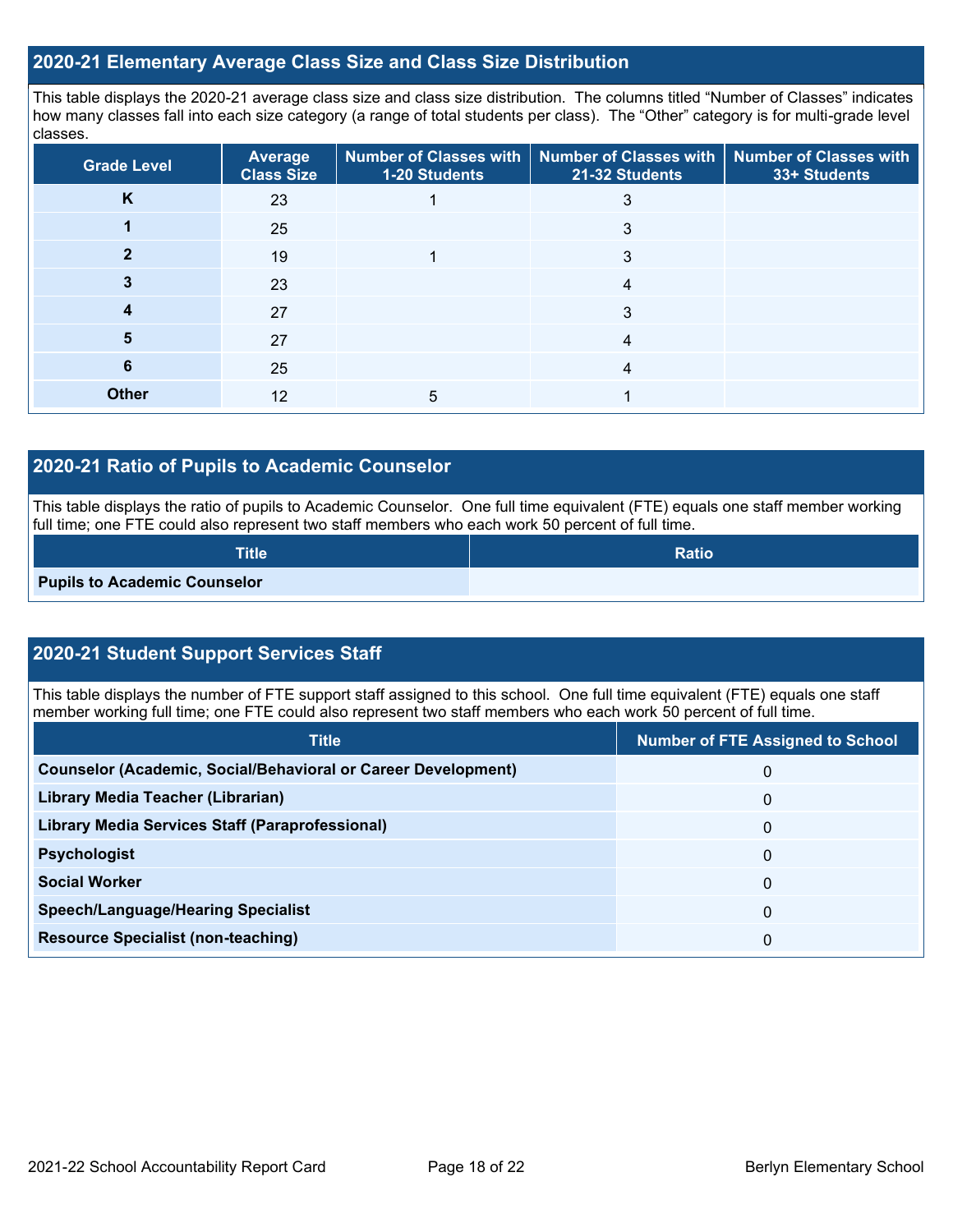# **2019-20 Expenditures Per Pupil and School Site Teacher Salaries**

This table displays the 2019-20 expenditures per pupil and average teach salary for this school. Cells with N/A values do not require data.

| <b>Level</b>                                         | <b>Total</b><br><b>Expenditures</b><br><b>Per Pupil</b> | <b>Expenditures</b><br><b>Per Pupil</b><br>(Restricted) | <b>Expenditures</b><br><b>Per Pupil</b><br>(Unrestricted) | <b>Average</b><br><b>Teacher</b><br><b>Salary</b> |
|------------------------------------------------------|---------------------------------------------------------|---------------------------------------------------------|-----------------------------------------------------------|---------------------------------------------------|
| <b>School Site</b>                                   | \$7074.0                                                | \$1264.0                                                | \$5809.0                                                  | \$90580.0                                         |
| <b>District</b>                                      | N/A                                                     | N/A                                                     | \$1608.0                                                  | \$92,686                                          |
| <b>Percent Difference - School Site and District</b> | N/A                                                     | N/A                                                     | 113.3                                                     | $-2.3$                                            |
| <b>State</b>                                         |                                                         |                                                         | \$8.444                                                   | \$85,863                                          |
| <b>Percent Difference - School Site and State</b>    | N/A                                                     | N/A                                                     | $-37.0$                                                   | 5.3                                               |

# **2020-21 Types of Services Funded**

Berlyn Elementary school offers many instructional and extracurricular activities for students intended to support their academic and social emotional learning journey. Groups of students are offered the opportunity to participate in our Associated Student Body, and participate in clubs such as: Chess, Ukulele, Coding, and Robotics. Berlyn also hosts a variety of sports teams including: Soccer, Track and Field and Basketball who practice for a few weeks a year and then participate in the OMSD tournaments. Our 2 campus mentors focus on student engagement in school, and host a variety of activities during recess that include a variety of sports, arts & crafts and board games intended to support students various areas of interest. Berlyn Elementary also offers an academic intervention during the instructional day that is facilitated by 2 of our Teachers on Assignments along with 3 instructional aides.

# **2019-20 Teacher and Administrative Salaries**

This table displays the 2019-20 Teacher and Administrative salaries. For detailed information on salaries, see the CDE Certification Salaries & Benefits web page at [http://www.cde.ca.gov/ds/fd/cs/.](http://www.cde.ca.gov/ds/fd/cs/)

| <b>Category</b>                                      | <b>District</b><br><b>Amount</b> | <b>State Average</b><br>for Districts<br>in Same Category |
|------------------------------------------------------|----------------------------------|-----------------------------------------------------------|
| <b>Beginning Teacher Salary</b>                      | \$48,998                         | \$52,060                                                  |
| <b>Mid-Range Teacher Salary</b>                      | \$87,146                         | \$84,043                                                  |
| <b>Highest Teacher Salary</b>                        | \$105,113                        | \$107,043                                                 |
| <b>Average Principal Salary (Elementary)</b>         | \$138,892                        | \$133,582                                                 |
| <b>Average Principal Salary (Middle)</b>             | \$141,565                        | \$138,803                                                 |
| <b>Average Principal Salary (High)</b>               | \$0                              | \$133,845                                                 |
| <b>Superintendent Salary</b>                         | \$319,095                        | \$240,628                                                 |
| <b>Percent of Budget for Teacher Salaries</b>        | 37%                              | 35%                                                       |
| <b>Percent of Budget for Administrative Salaries</b> | 6%                               | 5%                                                        |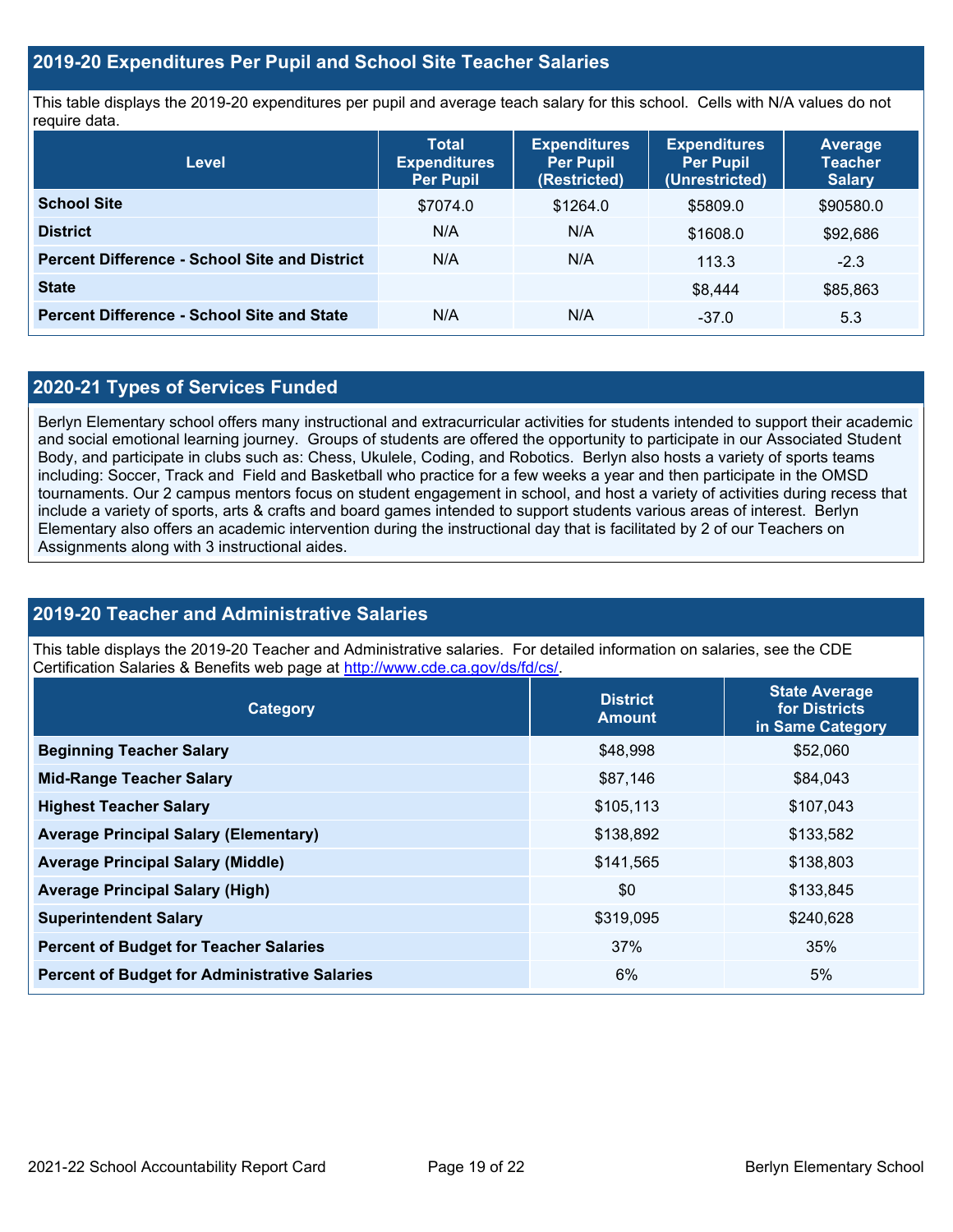# **Professional Development**

Berlyn Elementary certificated and classified staff members have the opportunity for continued professional growth.

Annually staff provides input on the Staff Development that they would like to engage in. We also utilize assessment data to determine areas of need for continued professional development and planning. Berlyn has developed an instructional leadership team that consists of administration, support staff and teachers who meet regularly to plan our professional development offerings.

Professional Development occurs in a variety of forms, whole staff meetings and training, virtual sessions, OMSD district workshops, data and planning release days, and individual coaching cycles with an administrator, Teacher On Assignment, or Instructional Coach. Through our professional development plan, teachers are monitored and supported with co-teaching, teacher/administration meetings, formal and informal visits to classrooms and student performance/data decision-making. Certificated Staff for the 2021-2022 school year are engaging in professional development that includes focusing on the rigor of the Common Core State Standards, implementation of Learning Targets, research based best practices, and planning for individualized support and intervention.

This table displays the number of school days dedicated to staff development and continuous improvement.

| <b>Subject</b>                                                                  | 2019-20   2020-21   2021-22 |  |
|---------------------------------------------------------------------------------|-----------------------------|--|
| Number of school days dedicated to Staff Development and Continuous Improvement |                             |  |

# **Ontario-Montclair School District 2020-21 Local Accountability Report Card (LARC) Addendum**

# **Local Accountability Report Card (LARC) Addendum**

**2020-21 Local Accountability Report Card (LARC) Addendum Overview**



On July 14, 2021, the California State Board of Education (SBE) determined that the California Department of Education (CDE) will use the SARC as the mechanism to conduct a one-time data collection of the LEA-level aggregate test results of all school's local assessments administered during the 2020–2021 school year in order to meet the federal Every Students Succeeds Act (ESSA) reporting requirement for the Local Educational Agency Accountability Report Cards (LARCs).

Each local educational agency (LEA) is responsible for preparing and posting their annual LARC in accordance with the federal ESSA. As a courtesy, the CDE prepares and posts the LARCs on behalf of all LEAs.

Only for the 2020–2021 school year and the 2020–2021 LARCs, LEAs are required to report their aggregate local assessments test results at the LEA-level to the CDE by populating the tables below via the SARC. These data will be used to meet the LEAs' federal requirement for their LARCs. Note that it is the responsibility of the school and LEA to ensure that all student privacy and suppression rules are in place when reporting data in Tables 3 and 4 in the Addendum, as applicable.

The tables below are not part of the SBE approved 2020–2021 SARC template but rather are the mechanism by which these required data will be collected from LEAs.

For purposes of the LARC and the following tables, an LEA is defined as a school district, a county office of education, or a direct funded charter school.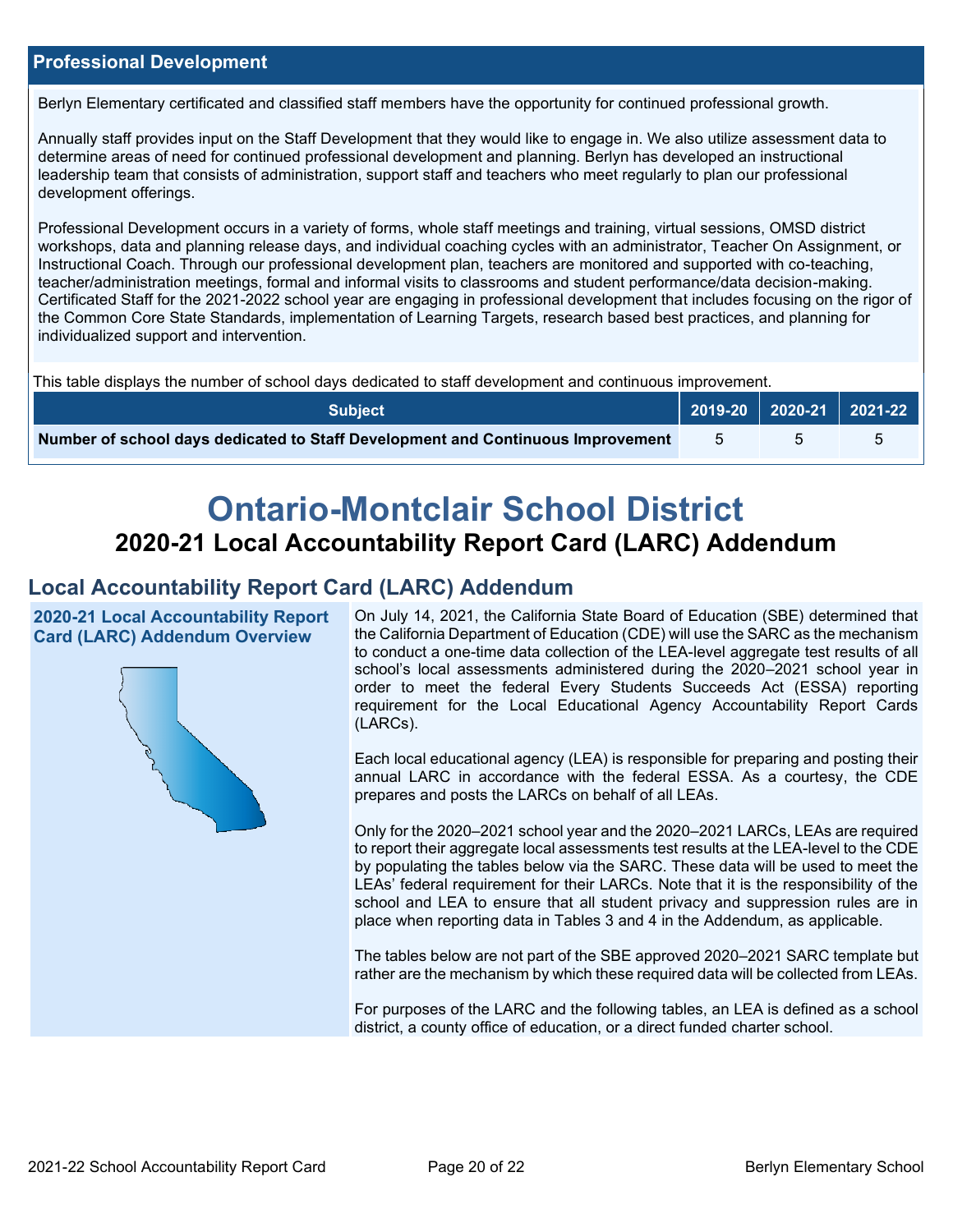| <b>2021-22 District Contact Information</b> |                                   |  |
|---------------------------------------------|-----------------------------------|--|
| <b>District Name</b>                        | Ontario-Montclair School District |  |
| <b>Phone Number</b>                         | $(909)$ 459-2500                  |  |
| Superintendent                              | Dr. James Q. Hammond              |  |
| <b>Email Address</b>                        | info@omsd.net                     |  |
| <b>District Website Address</b>             | https://www.omsd.net              |  |

# **2020-21 CAASPP Test Results in ELA by Student Group**

This table displays CAASPP test results in ELA by student group for students grades three through eight and grade eleven taking and completing a state-administered assessment. The CDE will populate this table for schools in cases where the school administered the CAASPP assessment. In cases where the school administered a local assessment instead of CAASPP, the CDE will populate this table with "NT" values, meaning this school did not test students using the CAASPP. See the local assessment(s) table for more information.

| <b>CAASPP</b><br><b>Student Groups</b>               | <b>CAASPP</b><br><b>Total</b><br><b>Enrollment</b> | <b>CAASPP</b><br><b>Number</b><br><b>Tested</b> | <b>CAASPP</b><br><b>Percent</b><br><b>Tested</b> | <b>CAASPP</b><br><b>Percent</b><br><b>Not Tested</b> | <b>CAASPP</b><br><b>Percent</b><br><b>Met or</b><br><b>Exceeded</b> |
|------------------------------------------------------|----------------------------------------------------|-------------------------------------------------|--------------------------------------------------|------------------------------------------------------|---------------------------------------------------------------------|
| <b>All Students</b>                                  | 12994                                              | <b>NT</b>                                       | <b>NT</b>                                        | <b>NT</b>                                            | <b>NT</b>                                                           |
| <b>Female</b>                                        | 6378                                               | <b>NT</b>                                       | <b>NT</b>                                        | <b>NT</b>                                            | <b>NT</b>                                                           |
| <b>Male</b>                                          | 6616                                               | <b>NT</b>                                       | <b>NT</b>                                        | <b>NT</b>                                            | <b>NT</b>                                                           |
| American Indian or Alaska Native                     | 92                                                 | <b>NT</b>                                       | <b>NT</b>                                        | <b>NT</b>                                            | <b>NT</b>                                                           |
| <b>Asian</b>                                         | 257                                                | <b>NT</b>                                       | <b>NT</b>                                        | <b>NT</b>                                            | <b>NT</b>                                                           |
| <b>Black or African American</b>                     | 394                                                | <b>NT</b>                                       | <b>NT</b>                                        | <b>NT</b>                                            | <b>NT</b>                                                           |
| <b>Filipino</b>                                      | 81                                                 | <b>NT</b>                                       | <b>NT</b>                                        | <b>NT</b>                                            | <b>NT</b>                                                           |
| <b>Hispanic or Latino</b>                            | 11629                                              | <b>NT</b>                                       | <b>NT</b>                                        | <b>NT</b>                                            | <b>NT</b>                                                           |
| <b>Native Hawaiian or Pacific Islander</b>           | 31                                                 | <b>NT</b>                                       | <b>NT</b>                                        | <b>NT</b>                                            | <b>NT</b>                                                           |
| <b>Two or More Races</b>                             | 140                                                | <b>NT</b>                                       | <b>NT</b>                                        | <b>NT</b>                                            | <b>NT</b>                                                           |
| <b>White</b>                                         | 370                                                | <b>NT</b>                                       | <b>NT</b>                                        | <b>NT</b>                                            | <b>NT</b>                                                           |
| <b>English Learners</b>                              | 2756                                               | <b>NT</b>                                       | <b>NT</b>                                        | <b>NT</b>                                            | <b>NT</b>                                                           |
| <b>Foster Youth</b>                                  | 73                                                 | <b>NT</b>                                       | <b>NT</b>                                        | <b>NT</b>                                            | <b>NT</b>                                                           |
| <b>Homeless</b>                                      | 2320                                               | <b>NT</b>                                       | <b>NT</b>                                        | <b>NT</b>                                            | <b>NT</b>                                                           |
| <b>Military</b>                                      | $\mathbf 0$                                        | $\mathbf 0$                                     | $\mathbf 0$                                      | $\overline{0}$                                       | $\mathbf 0$                                                         |
| <b>Socioeconomically Disadvantaged</b>               | 11552                                              | <b>NT</b>                                       | <b>NT</b>                                        | <b>NT</b>                                            | <b>NT</b>                                                           |
| <b>Students Receiving Migrant Education Services</b> | $\mathbf 0$                                        | $\pmb{0}$                                       | $\mathbf{0}$                                     | $\Omega$                                             | $\mathbf 0$                                                         |
| <b>Students with Disabilities</b>                    | 1919                                               | <b>NT</b>                                       | <b>NT</b>                                        | <b>NT</b>                                            | <b>NT</b>                                                           |